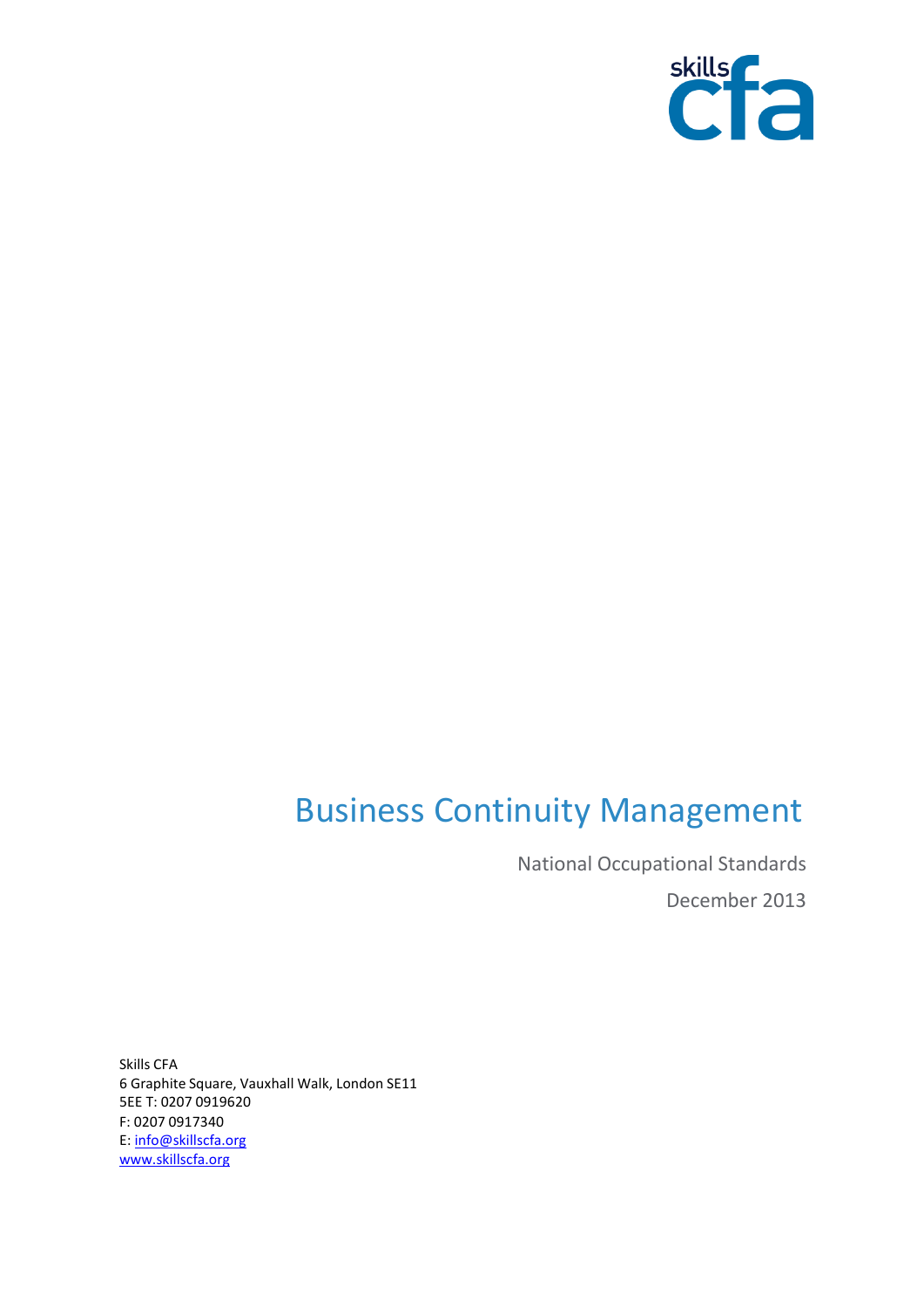

| No.       | <b>NOS Title</b>                                                  | Page |
|-----------|-------------------------------------------------------------------|------|
|           |                                                                   |      |
| CFABCM001 | Develop a Business Continuity Management strategy                 | 1    |
| CFABCM002 | Conduct a Business Impact Analysis and Risk Assessment            | 5    |
| CFABCM003 | Develop Business Continuity Management plans and/or<br>procedures | 9    |
| CFABCM004 | Communicate during an incident                                    | 14   |
| CFABCM005 | Manage the incident response                                      | 18   |
| CFABCM006 | Raise awareness of Business Continuity                            | 22   |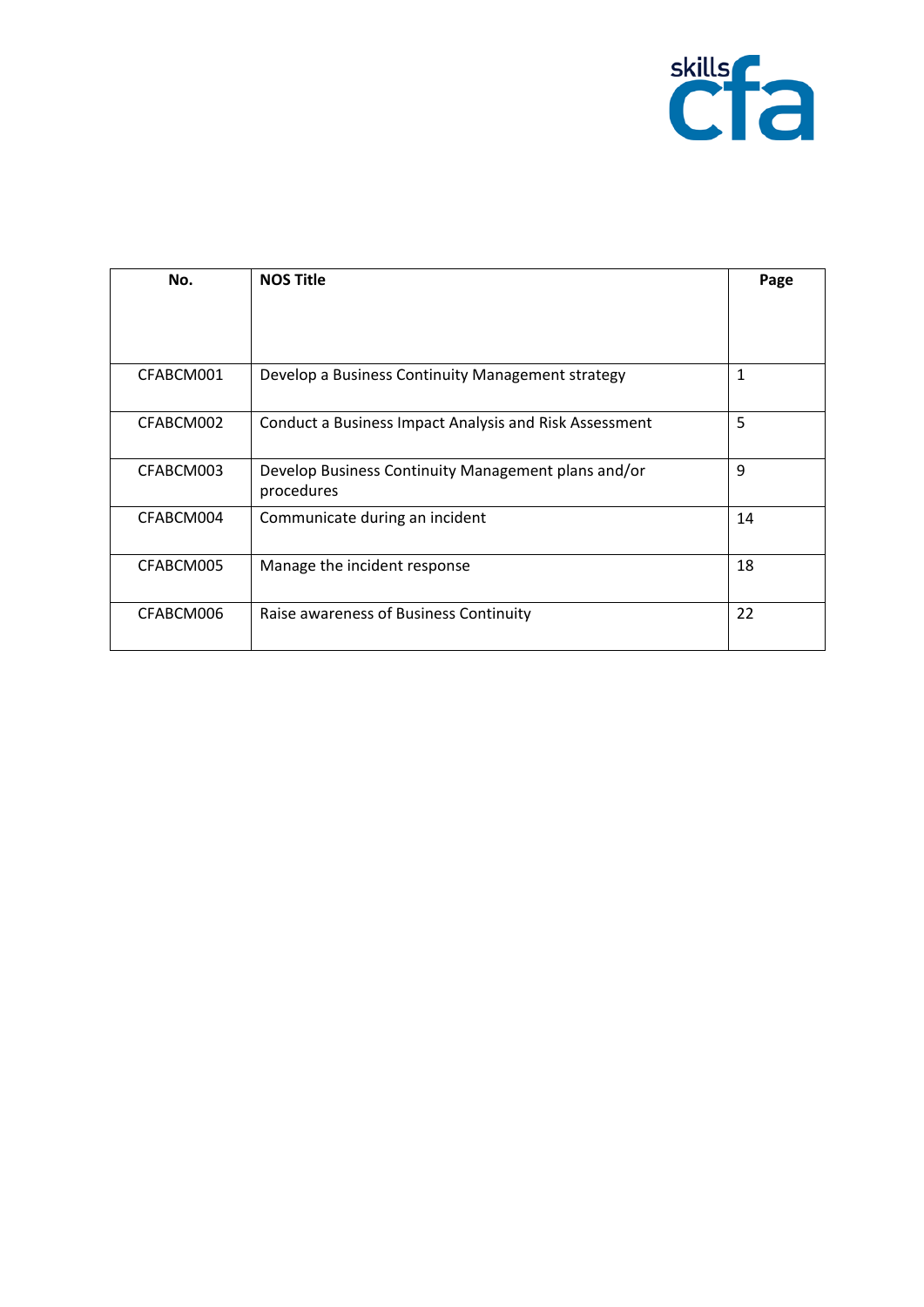## CFABCM001 Develop a Business Continuity Management strategy



**Overview** This Standard is about developing a Business Continuity Management (BCM) strategy. It includes defining the scope of and objectives for the strategy, conducting a Business Impact Analysis (BIA) and Risk Assessment (RA) and identifying the options for actions that could be taken in the event of an interruption to the business. It also includes creating a common understanding of BCM amongst decision makers and producing a final strategy, incorporating feedback. This standard is for Business Continuity managers and/or other professionals who are responsible for developing BCM strategy.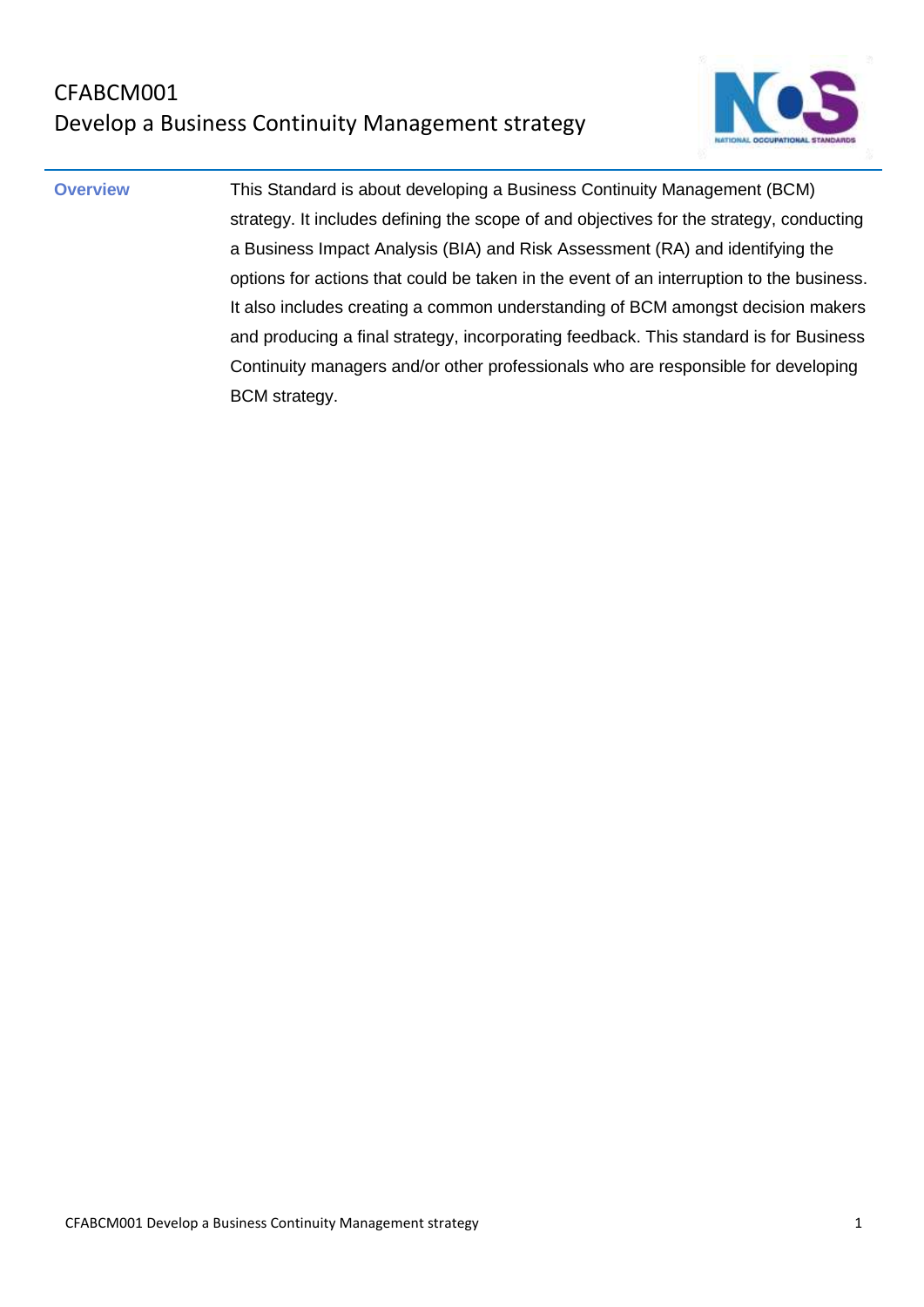

#### **Performance**

#### **criteria**

| You must be able to: P1 | define the objectives for and scope of BCM according to the organisation's |
|-------------------------|----------------------------------------------------------------------------|
|                         | overall strategy                                                           |

- P2 define the metrics and/or evidence through which the objectives will be monitored and measured
- P3 conduct a BIA and RA, consulting and involving others as appropriate
- P4 identify the critical components of the organisation's activities and analyse their vulnerability
- P5 identify options for the actions that could be taken in the event of an interruption to the business
- P6 identify the potential resource and budgetary requirements associated with the BCM strategy and ensure that these are realistic
- P7 develop a BCM strategy taking account of the BIA and RA
- P8 ensure that the BCM strategy is consistent with other organisational policies
- P9 create a common understanding of BCM amongst decision makers and gain their support
- P10 produce a final BCM strategy incorporating feedback from decision makers
- P11 develop an implementation plan for the BCM strategy
- P12 communicate the strategy and implementation plan to interested parties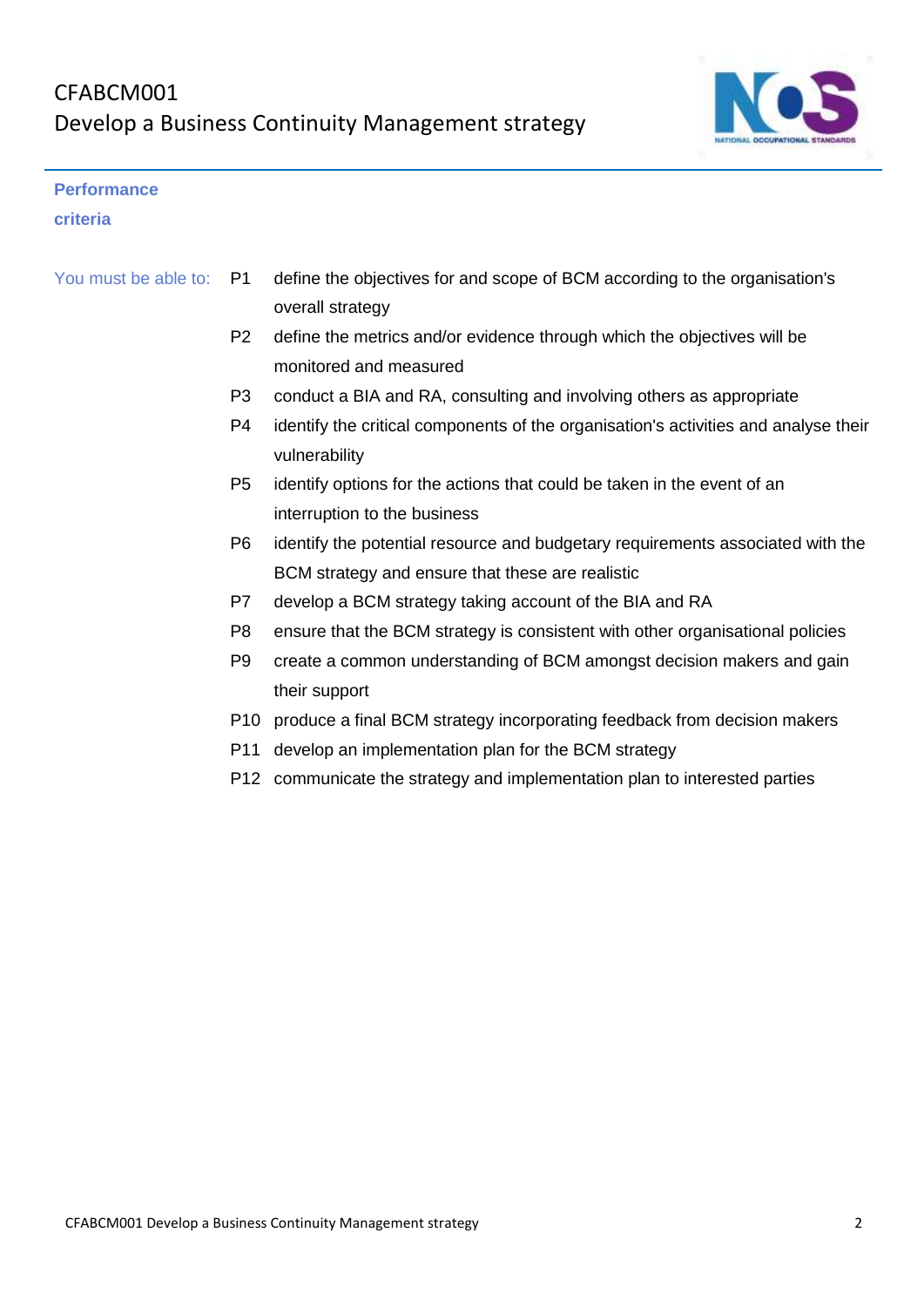## CFABCM001 Develop a Business Continuity Management strategy



## **Knowledge and understanding**

- K1 current legal and regulatory requirements, Standards and good practice guidelines that apply to BCM
- K2 the culture of the organisation
- K3 the critical products and services offered by the organisation
- K4 the impact that disruptions in one area of the business might have on other areas
- K5 the structure of the organisation, its brands and supply chain
- K6 the overall strategy of the organisation and its policies and procedures
- K7 the hierarchy of the organisation in terms of decision making
- K8 the organisation's risk appetite and attitude to risk
- K9 the principles and concepts of BCM
- K10 the interface between BCM and all other business areas
- K11 the constraints that need to be taken into account when developing a BCM strategy
- K12 how to define objectives and the metrics and/or evidence through which they will be monitored
- K13 principles and methods of undertaking a BIA and RA
- K14 methods of analysing and evaluating information
- K15 how to identify potential options for action in the event of business interruption, including the option to 'do nothing'
- K16 ways of presenting information to promote debate and inform decisions
- K17 how to develop an implementation plan for the BCM strategy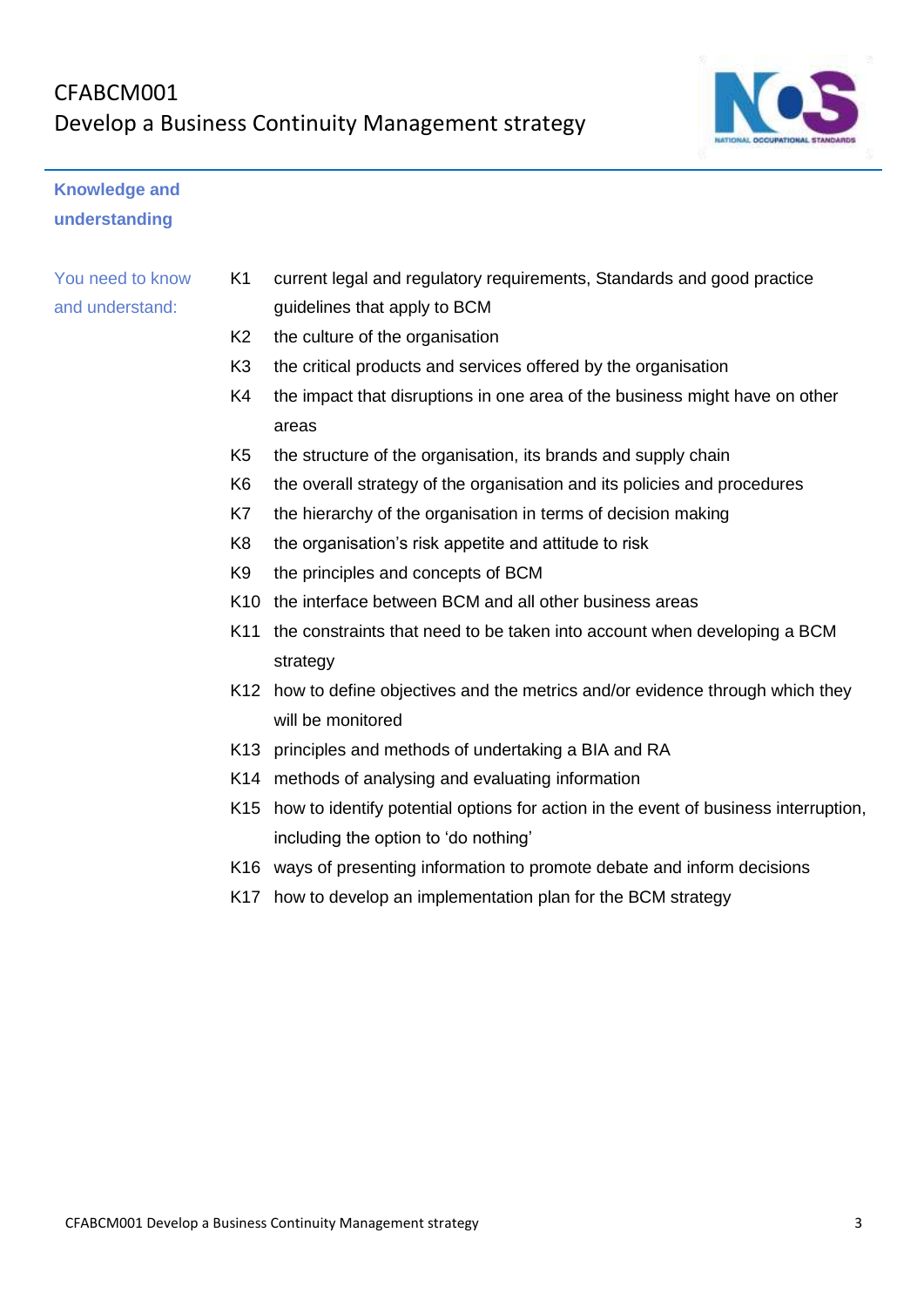## CFABCM001 Develop a Business Continuity Management strategy



| <b>Developed by</b>                | <b>Skills CFA</b>                                                                                                                                                                                                                                                        |
|------------------------------------|--------------------------------------------------------------------------------------------------------------------------------------------------------------------------------------------------------------------------------------------------------------------------|
| <b>Version number</b>              | 2                                                                                                                                                                                                                                                                        |
| <b>Date approved</b>               | November 2013                                                                                                                                                                                                                                                            |
| <b>Indicative review</b><br>date   | November 2016                                                                                                                                                                                                                                                            |
| <b>Validity</b>                    | Current                                                                                                                                                                                                                                                                  |
| <b>Status</b>                      | Original                                                                                                                                                                                                                                                                 |
| <b>Originating</b><br>organisation | <b>Skills CFA</b>                                                                                                                                                                                                                                                        |
| <b>Original URN</b>                | CFABCM5.0                                                                                                                                                                                                                                                                |
| <b>Relevant</b><br>occupations     | Management consultants and business analysts                                                                                                                                                                                                                             |
| <b>Suite</b>                       | <b>Business Continuity Management (2013)</b>                                                                                                                                                                                                                             |
| <b>Key words</b>                   | Business Continuity; Continuity Management; Business Impact Analysis;<br>Impact Analysis; Risk Assessment; evaluating risk; developing BCM strategy;<br>BCM strategy; analysing information; evaluating feedback and information;<br><b>BCM principles; BCM concepts</b> |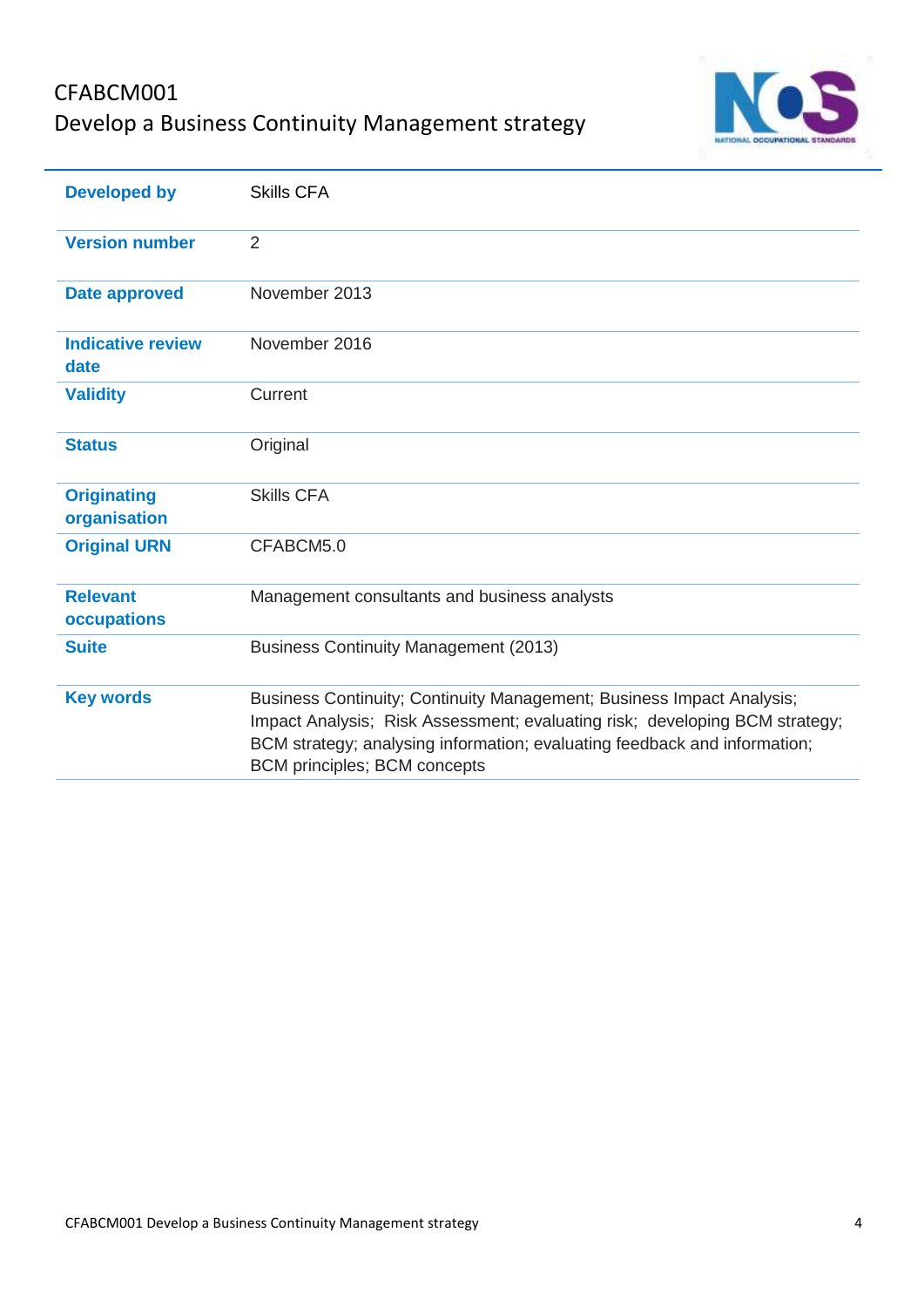

**Overview** This Standard is about conducting a Business Impact Analysis (BIA) and associated Risk Assessment (RA). It includes agreeing the scope of and objectives and deadlines for the BIA and RA, agreeing methods to be used to gather information, checking that information is valid and complete and producing and finalising the BIA and RA. It is for Business Continuity managers and/or other professionals who are responsible for conducting and validating a BIA and RA.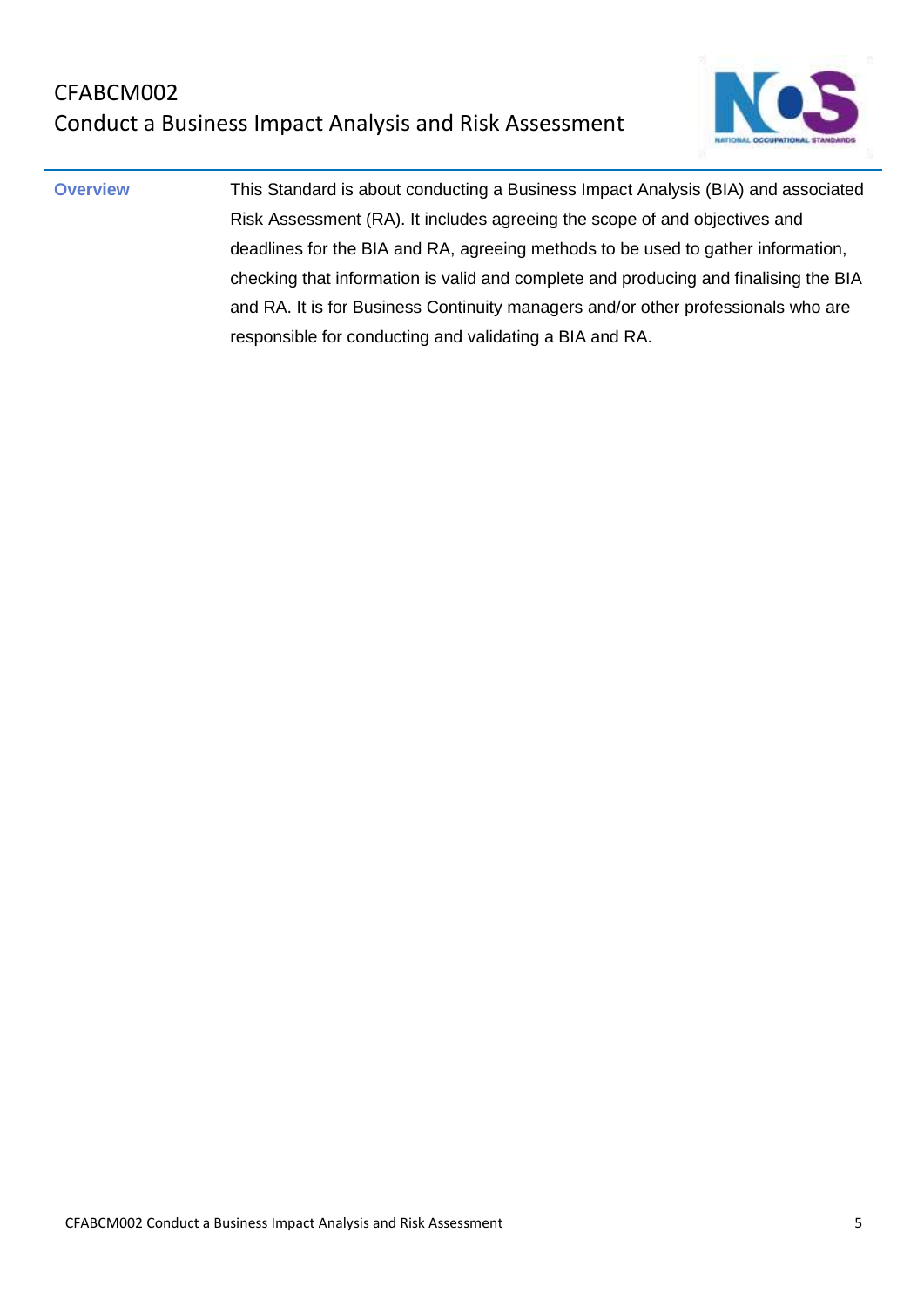

#### **Performance**

**criteria**

| You must be able to: P1 | agree the scope of and objectives and deadlines for the BIA and RA        |
|-------------------------|---------------------------------------------------------------------------|
| P <sub>2</sub>          | agree the method to be used to gather information and the questions to be |
|                         | asked                                                                     |
|                         |                                                                           |

- P3 identify and record primary candidates to provide information required
- P4 gather and record information from agreed subjects
- P5 check that information is valid and complete
- P6 consider the requirements and expectations of interested parties
- P7 report information in agreed format
- P8 produce the BIA and RA within agreed timescales and finalise with decision makers
- P9 gather feedback and provide clarification or additional information where necessary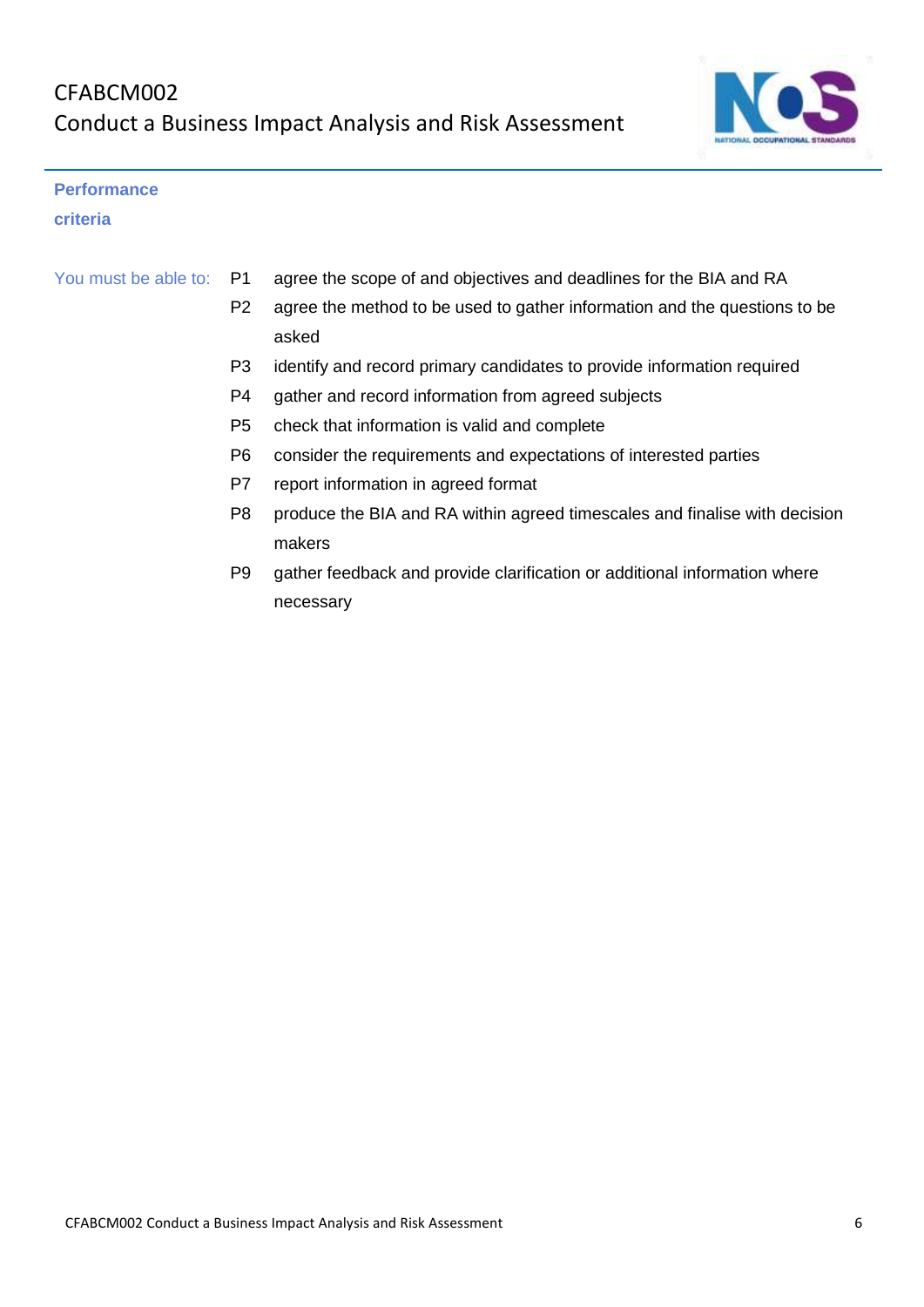

## **Knowledge and understanding**

- K1 current legal and regulatory requirements, Standards and good practice guidelines that apply to BCM
- K2 the organisation's BCM strategy
- K3 the organisation's products and services and the supply chain on which these depend
- K4 principles and methods of undertaking a BIA and RA
- K5 the content of a BIA and RA and appropriate reporting formats
- K6 different methodologies for gathering information and the circumstances in which it is appropriate to use them
- K7 the specific sources of information for the BIA and RA and how to ensure that information gathered is valid and complete
- K8 how to select and engage the appropriate people when conducting a BIA and RA
- K9 interview techniques and how to apply them to obtain and record relevant information
- K10 how to consider the requirements and expectations of interested parties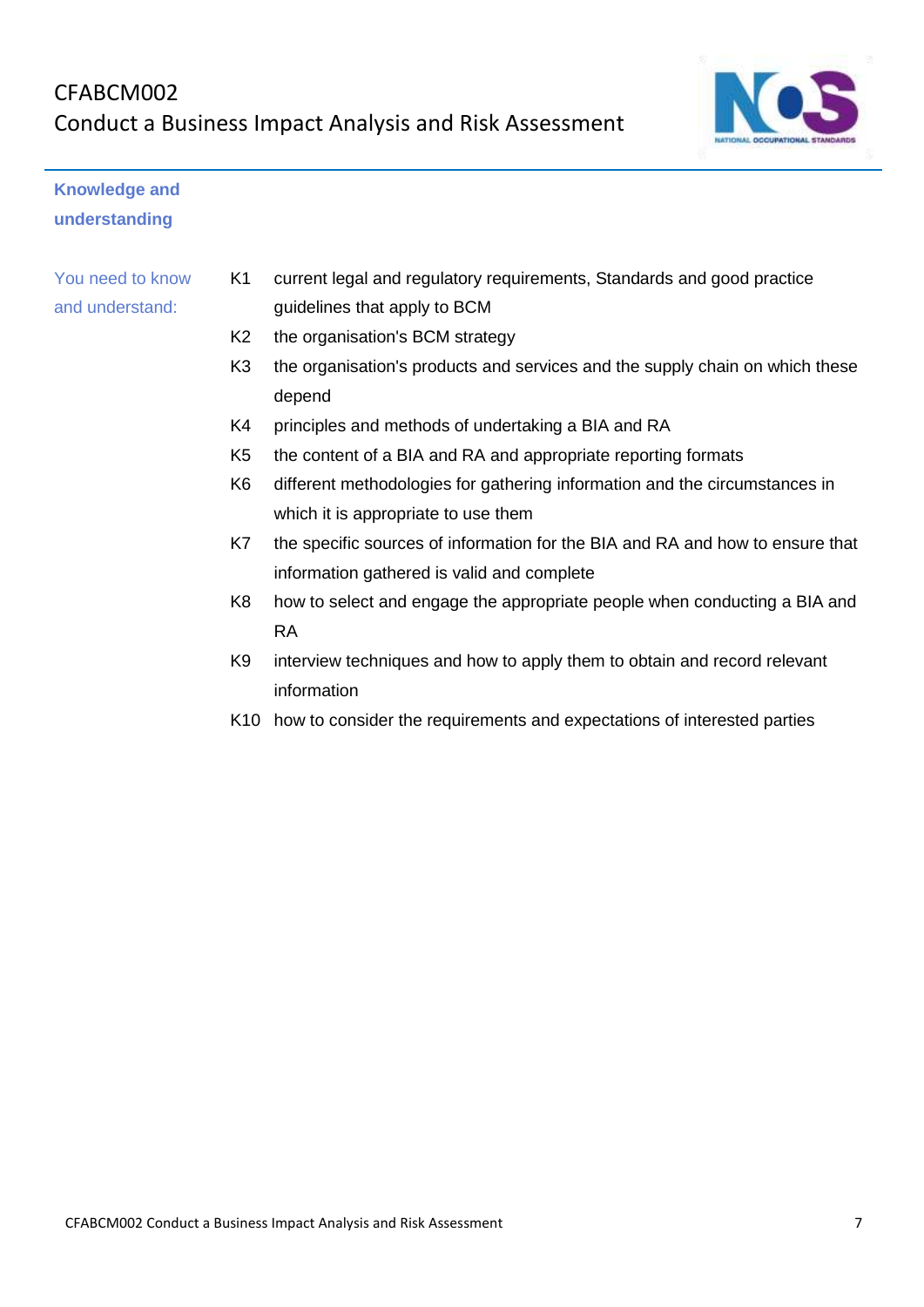## CFABCM002 Conduct a Business Impact Analysis and Risk Assessment



| <b>Developed by</b>                | <b>Skills CFA</b>                                                                                                                                                                                                                                                                                              |
|------------------------------------|----------------------------------------------------------------------------------------------------------------------------------------------------------------------------------------------------------------------------------------------------------------------------------------------------------------|
| <b>Version number</b>              | 2                                                                                                                                                                                                                                                                                                              |
| <b>Date approved</b>               | November 2013                                                                                                                                                                                                                                                                                                  |
| <b>Indicative review</b><br>date   | November 2016                                                                                                                                                                                                                                                                                                  |
| <b>Validity</b>                    | Current                                                                                                                                                                                                                                                                                                        |
| <b>Status</b>                      | Original                                                                                                                                                                                                                                                                                                       |
| <b>Originating</b><br>organisation | <b>Skills CFA</b>                                                                                                                                                                                                                                                                                              |
| <b>Original URN</b>                | CFABCM6.0                                                                                                                                                                                                                                                                                                      |
| <b>Relevant</b><br>occupations     | Management consultants and business analysts                                                                                                                                                                                                                                                                   |
| <b>Suite</b>                       | <b>Business Continuity Management (2013)</b>                                                                                                                                                                                                                                                                   |
| <b>Key words</b>                   | Business Impact Analysis; Risk Assessment; agreeing objectives; meeting<br>deadlines; gathering information; checking validity; validating; continuity<br>managers; engaging with other professionals; products and services and<br>supply chain; interview techniques; record information; gathering feedback |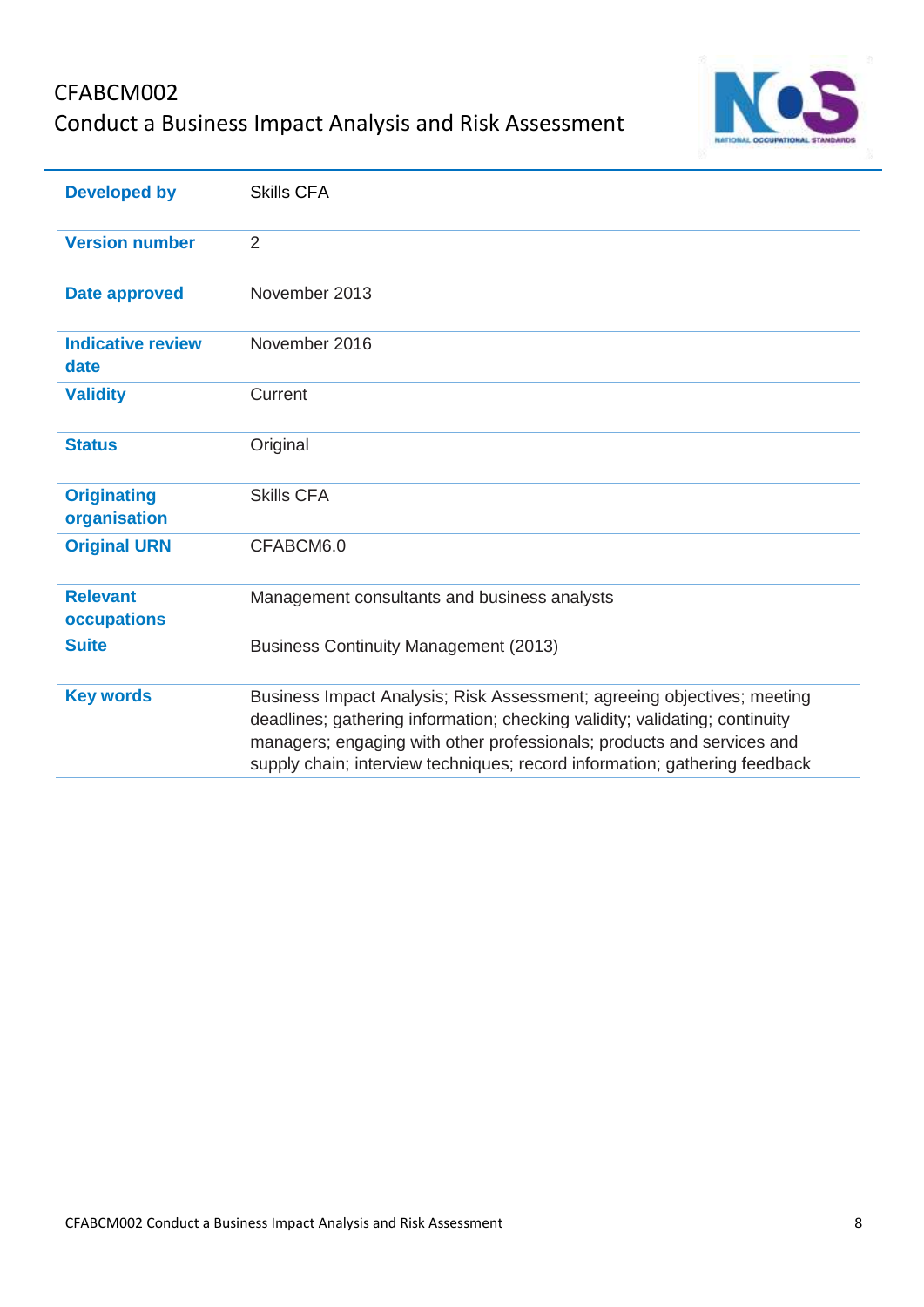

**Overview This Standard is about proposing, agreeing and developing Business Continuity** Management (BCM) plans and/or procedures to meet organisational needs. It includes making proposals for and developing plans and/or procedures and training, exercising and reviewing plans and/or procedures. It is for Business Continuity managers and/or other professionals.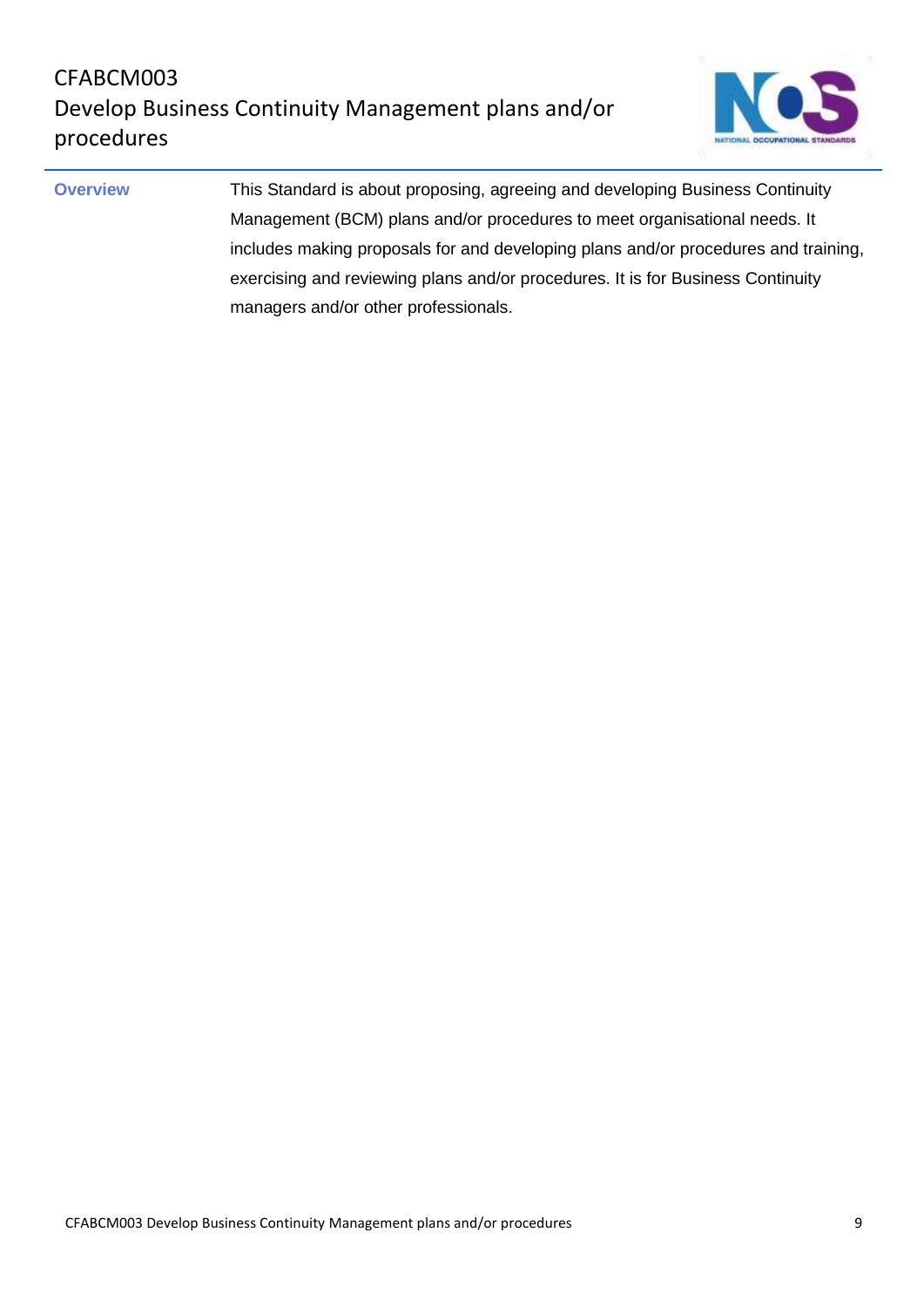## CFABCM003 Develop Business Continuity Management plans and/or procedures



| <b>Performance</b>   | Make proposals for BCM plans and/or procedures |                                                                                      |  |
|----------------------|------------------------------------------------|--------------------------------------------------------------------------------------|--|
| criteria             |                                                |                                                                                      |  |
|                      |                                                |                                                                                      |  |
| You must be able to: | P1                                             | identify the content and scope of the BCM plans and/or procedures appropriate        |  |
|                      |                                                | to the needs of the organisation and its supply chain                                |  |
|                      | P <sub>2</sub>                                 | work with others to agree requirements for the BCM plans and/or procedures           |  |
|                      |                                                | and the resources needed to support them                                             |  |
|                      | P <sub>3</sub>                                 | agree proposals with decision makers                                                 |  |
|                      |                                                |                                                                                      |  |
|                      |                                                | Develop BCM plans and/or procedures                                                  |  |
| You must be able to: | P <sub>4</sub>                                 | produce BCM plans and/or procedures consistent with agreed requirements              |  |
|                      |                                                | and budgets                                                                          |  |
|                      | P <sub>5</sub>                                 | consult with relevant people when developing BCM plans                               |  |
|                      | P <sub>6</sub>                                 | ensure the plans conform with legal requirements, Standards and best practice        |  |
|                      |                                                | and with organisational BCM strategy and policies                                    |  |
|                      | P7                                             | ensure plans will protect products and services and are proportionate to the         |  |
|                      |                                                | organisation's needs                                                                 |  |
|                      | P <sub>8</sub>                                 | ensure plans take account of the organisation's supply chain                         |  |
|                      | P <sub>9</sub>                                 | present plans in a form and style to help users and decision makers                  |  |
|                      |                                                | understand                                                                           |  |
|                      |                                                | P10 validate the content of plans to facilitate approval by decision makers          |  |
|                      | P11                                            | use agreed version control procedures                                                |  |
|                      |                                                | Training, exercising and reviewing BCM procedures                                    |  |
| You must be able to: |                                                | P12 design, deliver and evaluate appropriate training for responding staff and other |  |
|                      |                                                | relevant interested parties                                                          |  |
|                      |                                                | P13 design, deliver and evaluate appropriate exercises for responding staff and      |  |
|                      |                                                | other relevant interested parties                                                    |  |
|                      |                                                | P14 design a system for recording and logging information according to the           |  |
|                      |                                                | organisation's needs                                                                 |  |
|                      |                                                | P15 evaluate the performance of responding staff and other relevant interested       |  |
|                      |                                                | parties                                                                              |  |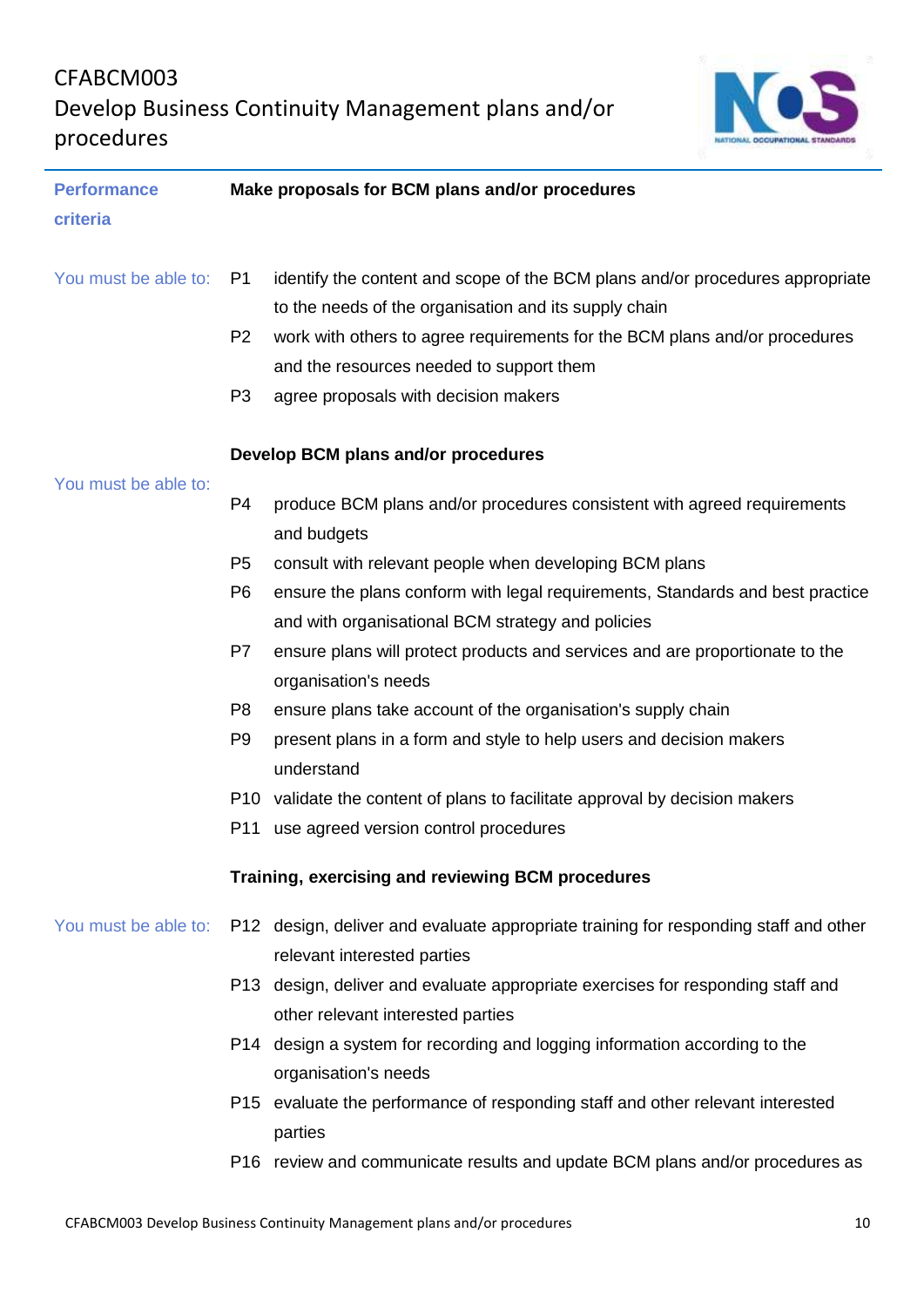

#### appropriate

P17 agree and implement actions to ensure continuous improvement of plans and procedures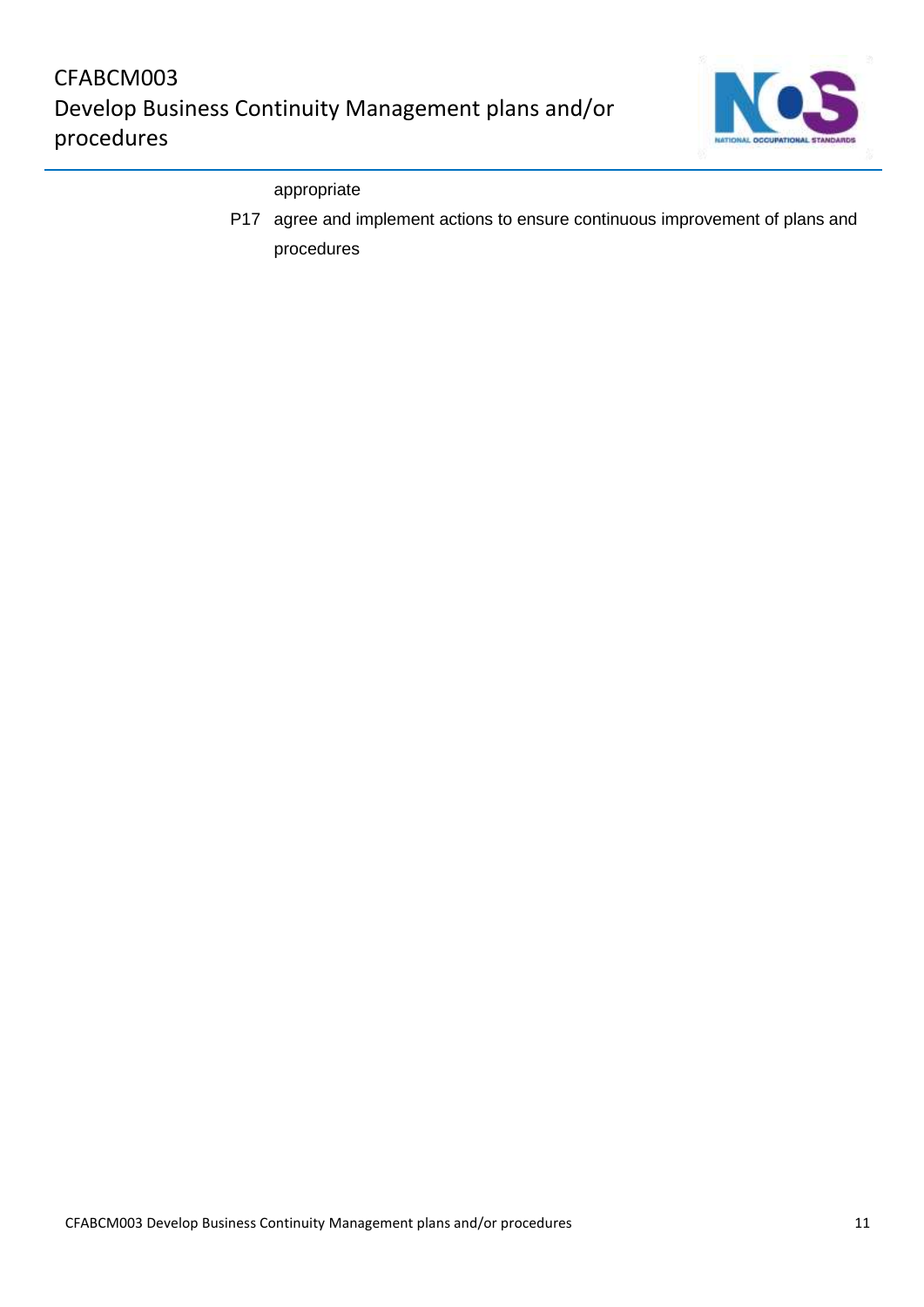## CFABCM003 Develop Business Continuity Management plans and/or procedures



## **Knowledge and understanding**

- K1 current legal and regulatory requirements, Standards and good practice guidelines that apply to BCM
- K2 the concept of BCM and how to translate this into the design of BCM plans and/or procedures
- K3 the organisation's BCM Strategy and any existing procedures
- K4 the people, products, processes and dependencies required for the organisation to continue to function and the supply chain on which these depend
- K5 how to develop BCM plans and/or procedures that achieve required outcomes in line with overarching organisational objectives
- K6 how to ensure that BCM plans and/or procedures are linked appropriately to any other relevant response structures
- K7 how to identify and access decision makers for BCM plans and/or procedures in the organisation
- K8 who to contact for advice when developing BCM plans and/or procedures
- K9 how to develop BCM plans which reflect realistic timescales and costs
- K10 who should be consulted and how to organise the consultation
- K11 how to present effectively, using persuasion and listening techniques
- K12 the principles of recording and logging information
- K13 how to identify which interested parties should receive training and/or participate in exercising
- K14 how to design and carry out training for responding staff and other interested parties, based on a Training Needs Analysis
- K15 how to design and carry out exercises for responding staff and other interested parties
- K16 how to evaluate performance and use the results to improve BCM procedures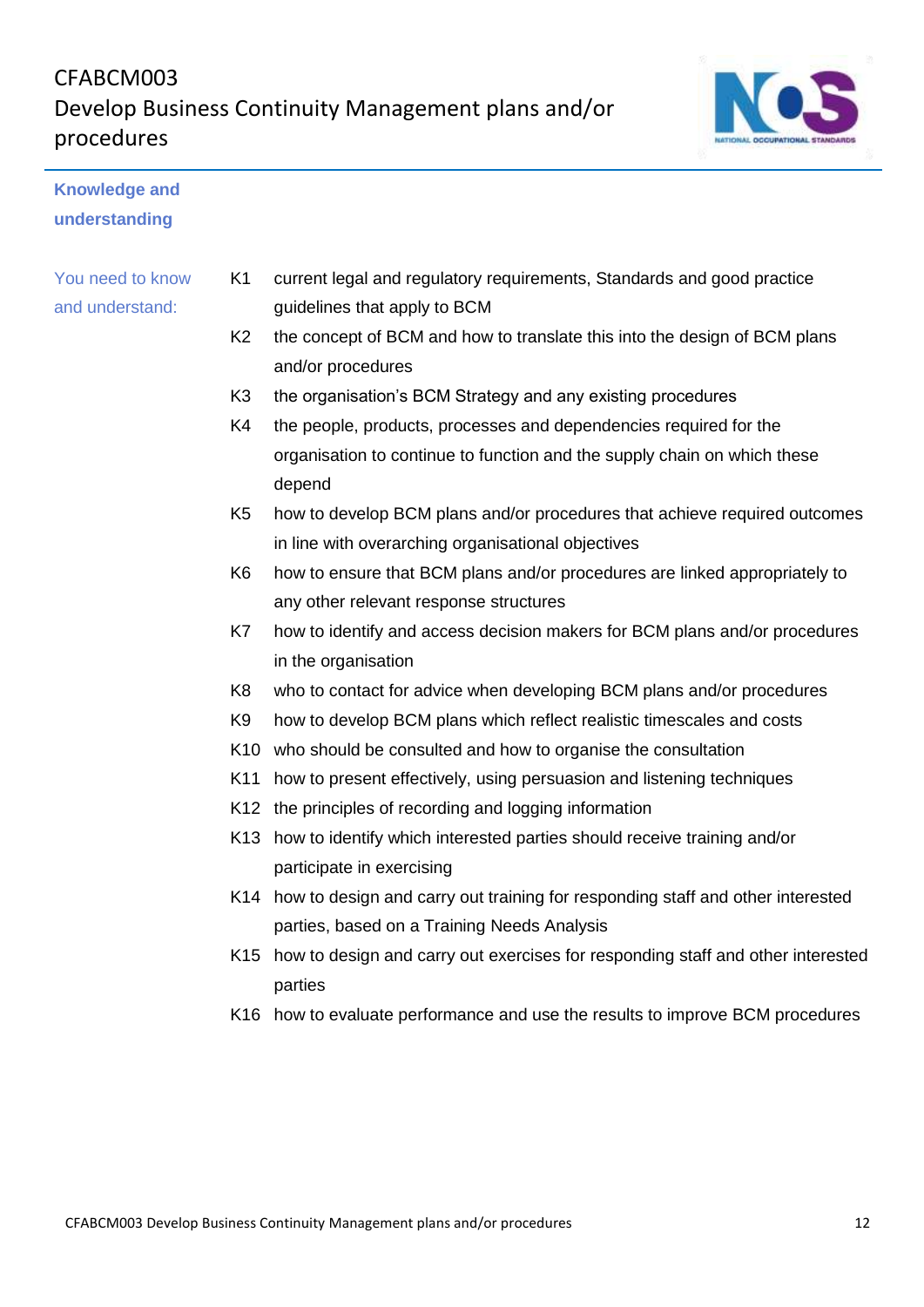## CFABCM003 Develop Business Continuity Management plans and/or procedures



| <b>Developed by</b>                | <b>Skills CFA</b>                                                                                                                                                                                                                                                                                                                                                        |
|------------------------------------|--------------------------------------------------------------------------------------------------------------------------------------------------------------------------------------------------------------------------------------------------------------------------------------------------------------------------------------------------------------------------|
| <b>Version number</b>              | $\overline{2}$                                                                                                                                                                                                                                                                                                                                                           |
| <b>Date approved</b>               | November 2013                                                                                                                                                                                                                                                                                                                                                            |
| <b>Indicative review</b><br>date   | November 2016                                                                                                                                                                                                                                                                                                                                                            |
| <b>Validity</b>                    | Current                                                                                                                                                                                                                                                                                                                                                                  |
| <b>Status</b>                      | Original                                                                                                                                                                                                                                                                                                                                                                 |
| <b>Originating</b><br>organisation | <b>Skills CFA</b>                                                                                                                                                                                                                                                                                                                                                        |
| <b>Original URN</b>                | CFABCM4.0                                                                                                                                                                                                                                                                                                                                                                |
| <b>Relevant</b><br>occupations     | Management consultants and business analysts                                                                                                                                                                                                                                                                                                                             |
| <b>Suite</b>                       | <b>Business Continuity Management (2013)</b>                                                                                                                                                                                                                                                                                                                             |
| <b>Key words</b>                   | Business Continuity Management; Business Continuity Management plans;<br>Business Continuity Management procedures; strategy; organisational needs<br>developing procedures; developing proposals; developing plans; developing<br>training, exercising plans; reviewing plans; reviewing procedures; using a<br>supply chain; translate concepts of Business Continuity |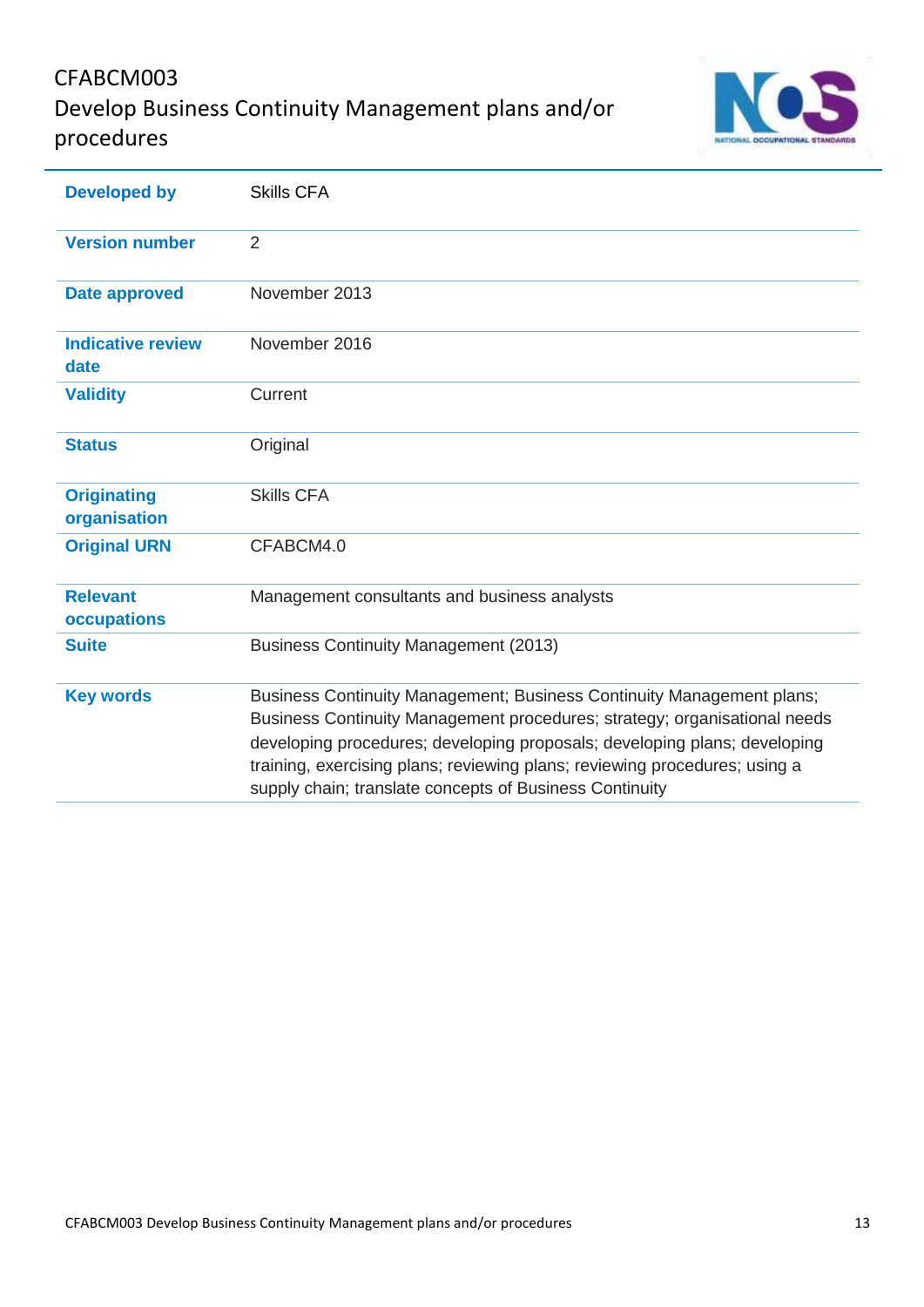

**Overview This Standard is about communicating during an incident. It includes preparing an** incident communication plan, agreeing when this should be invoked and stood down, identifying who is responsible for communication during an incident and disseminating the plan, ensuring that all staff understand it and the importance of adhering to it. It is for Business Continuity managers and/or other professionals.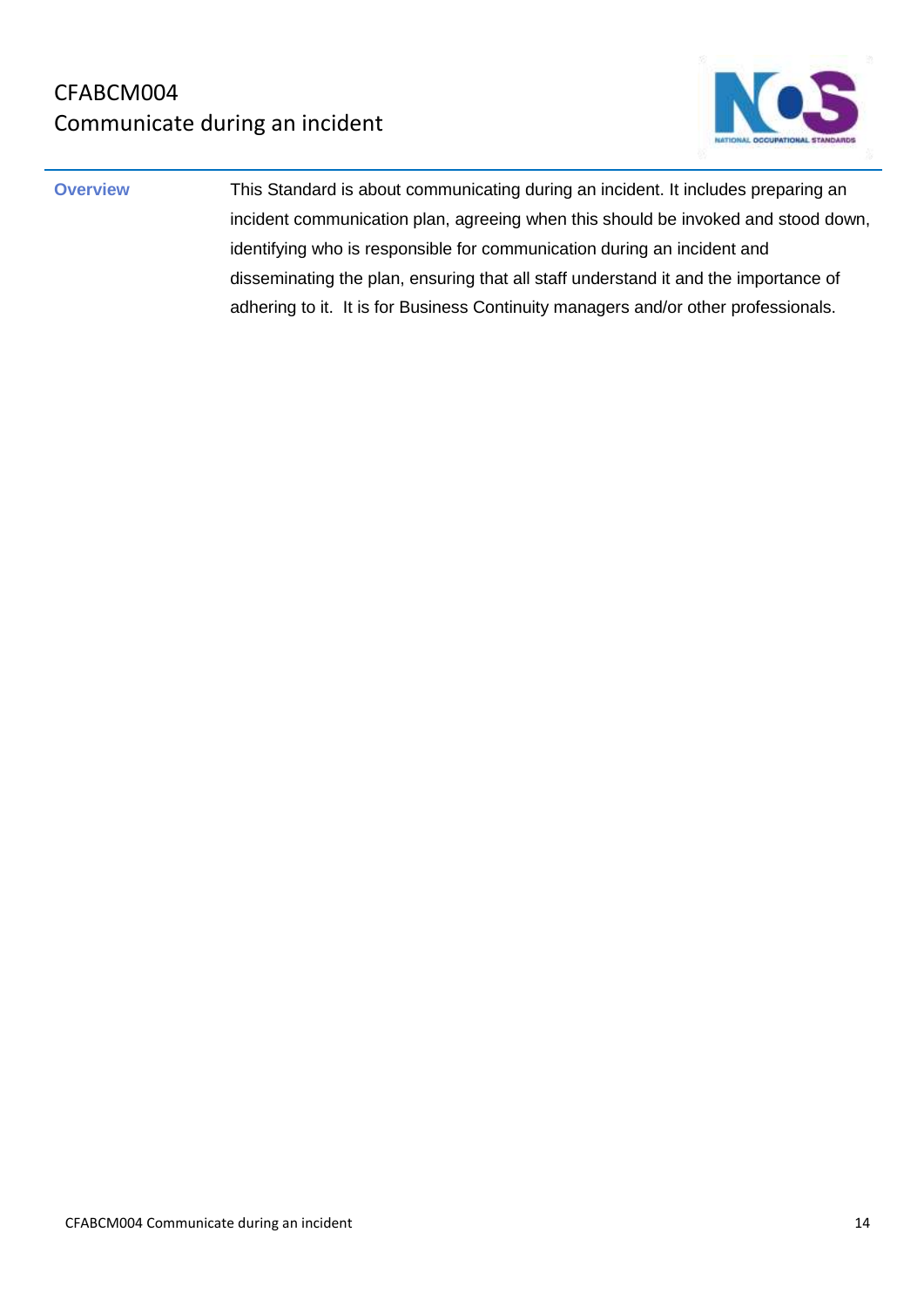

#### **Performance**

**criteria**

- You must be able to: P1 prepare an incident communication plan, in line with the organisation's overall communication strategy
	- P2 identify the recipient audiences, both internal and external
	- P3 agree when the incident communication plan should be invoked and stood down
	- P4 ensure that all verbal, written and electronic communication is in line with the incident communication plan
	- P5 consider the messages that are appropriate for each audience at different stages of the incident
	- P6 identify key personnel to undertake communication during the incident
	- P7 provide key personnel with appropriate training and guidance
	- P8 disseminate the incident communication plan and ensure that all staff understand the plan and the importance of adhering to it
	- P9 ensure the availability and robustness of the means of communication during an incident
	- P10 ensure all communications and associated actions are logged
	- P11 review and evaluate the incident communication plan in order to ensure continuous improvement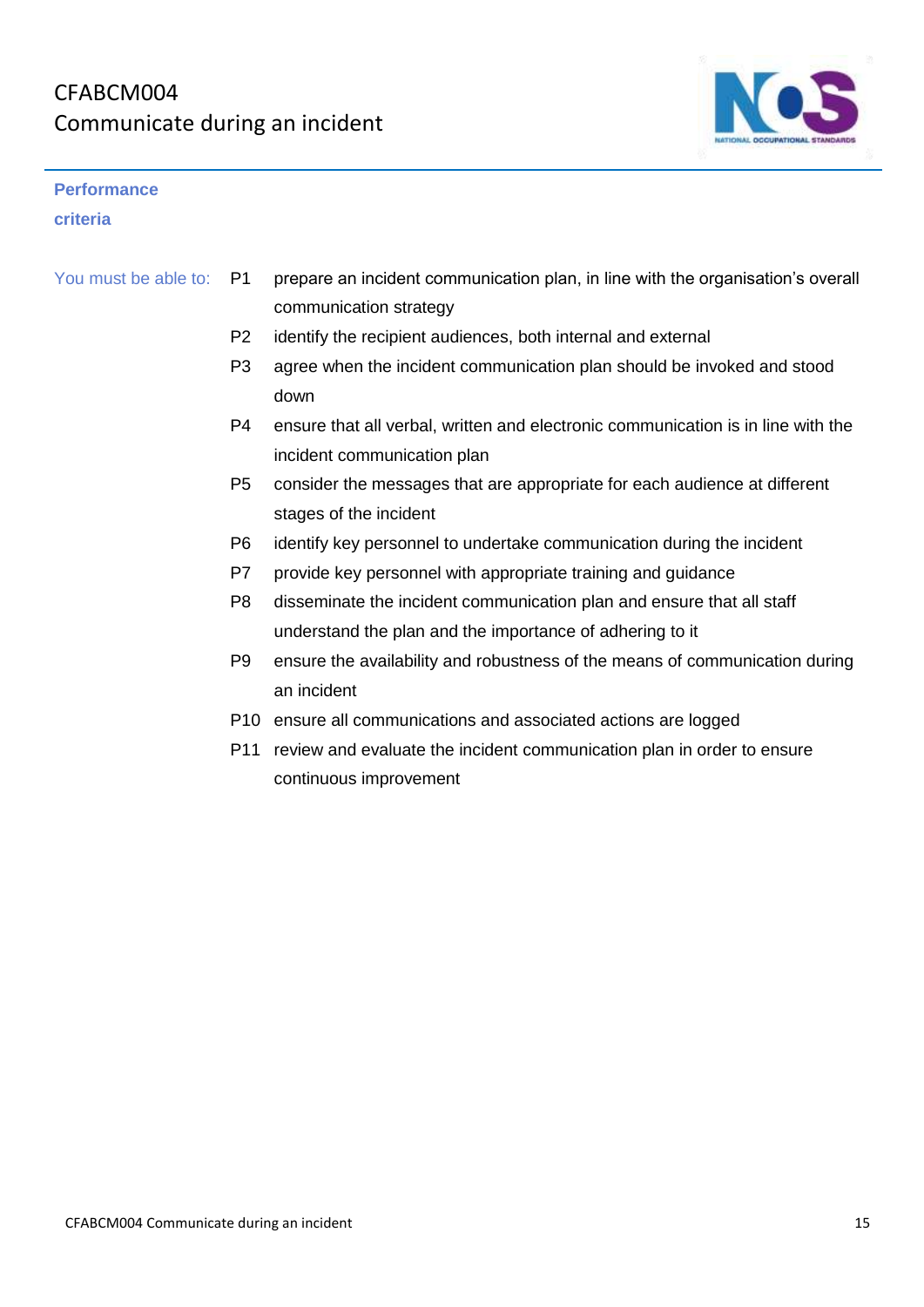

## **Knowledge and understanding**

- K1 current legal and regulatory requirements, Standards and good practice guidelines that apply to Business Continuity Management
- K2 the need for communication during an incident
- K3 methods of communicating during an incident
- K4 how to prepare and implement an incident communication plan
- K5 how to determine when and by whom the incident communication plan should be invoked
- K6 details of interested parties and how and when to contact or involve them
- K7 the internal and external audiences with which the organisation will need to communicate
- K8 how to ensure that all communication is in line with the incident communication plan
- K9 the implications of what you are communicating and how those messages might be received
- K10 when communication should be private or restricted
- K11 how and when to communicate with the media
- K12 methods of managing phones, emails, video conferences and social media links during an incident
- K13 how to meet the training needs of key personnel
- K14 how to ensure that all staff understand the incident communication plan and the importance of adhering to it
- K15 procedures for logging communications and actions
- K16 how to review and evaluate the incident communication plan and ensure continuous improvement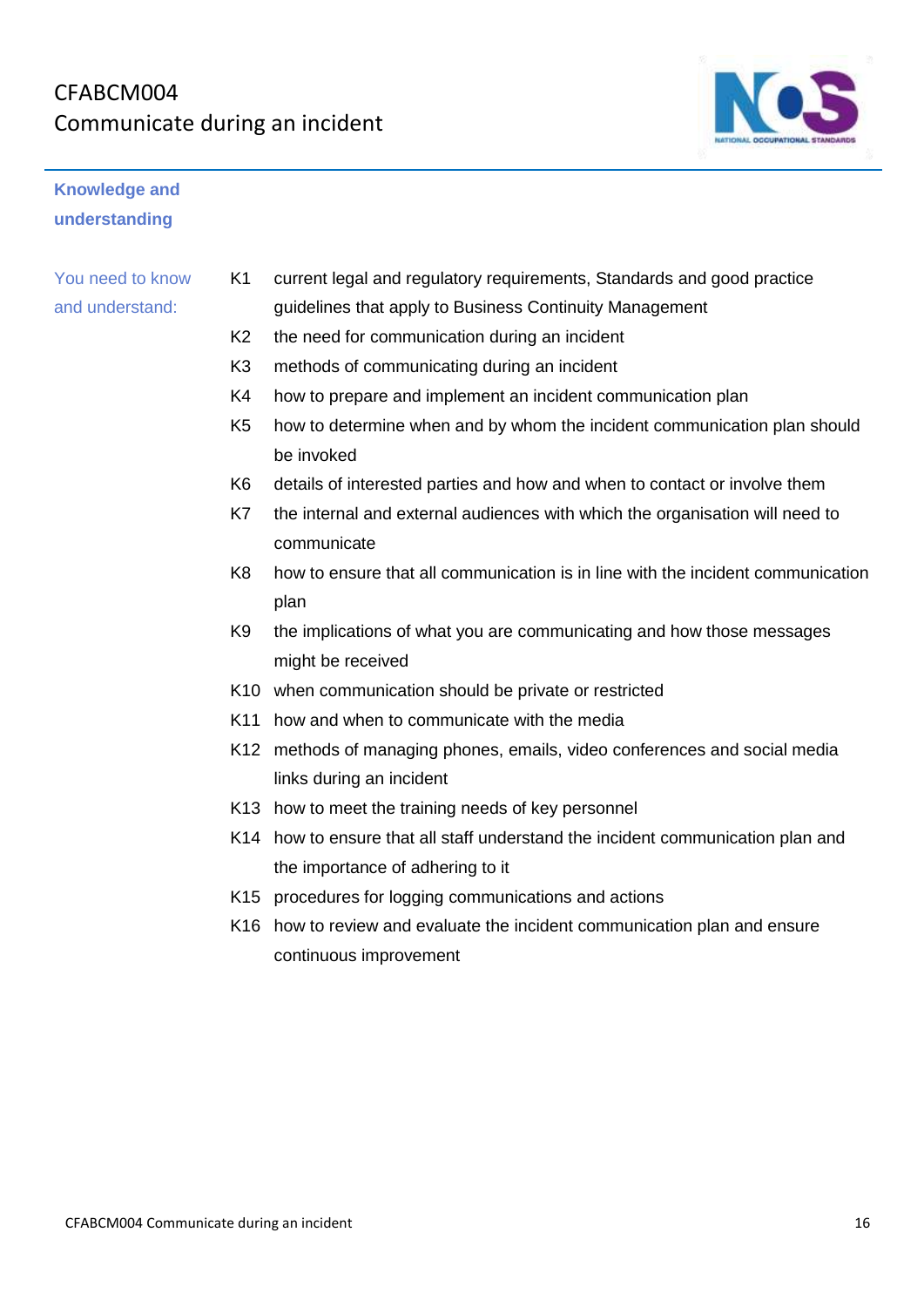## CFABCM004 Communicate during an incident



| <b>Developed by</b>                | <b>Skills CFA</b>                                                                                                                                                                                                         |
|------------------------------------|---------------------------------------------------------------------------------------------------------------------------------------------------------------------------------------------------------------------------|
| <b>Version number</b>              | 2                                                                                                                                                                                                                         |
| <b>Date approved</b>               | November 2013                                                                                                                                                                                                             |
| <b>Indicative review</b><br>date   | November 2016                                                                                                                                                                                                             |
| <b>Validity</b>                    | Current                                                                                                                                                                                                                   |
| <b>Status</b>                      | Original                                                                                                                                                                                                                  |
| <b>Originating</b><br>organisation | <b>Skills CFA</b>                                                                                                                                                                                                         |
| <b>Original URN</b>                | CFABCM3.0                                                                                                                                                                                                                 |
| <b>Relevant</b><br>occupations     | Management consultants and business analysts                                                                                                                                                                              |
| <b>Suite</b>                       | <b>Business Continuity Management (2013)</b>                                                                                                                                                                              |
| <b>Key words</b>                   | Business Continuity Management; communications; incidents; incident plans<br>communication plans; disseminating plans; identifying responsibilities; agreeing<br>actions; logging communications; managing communications |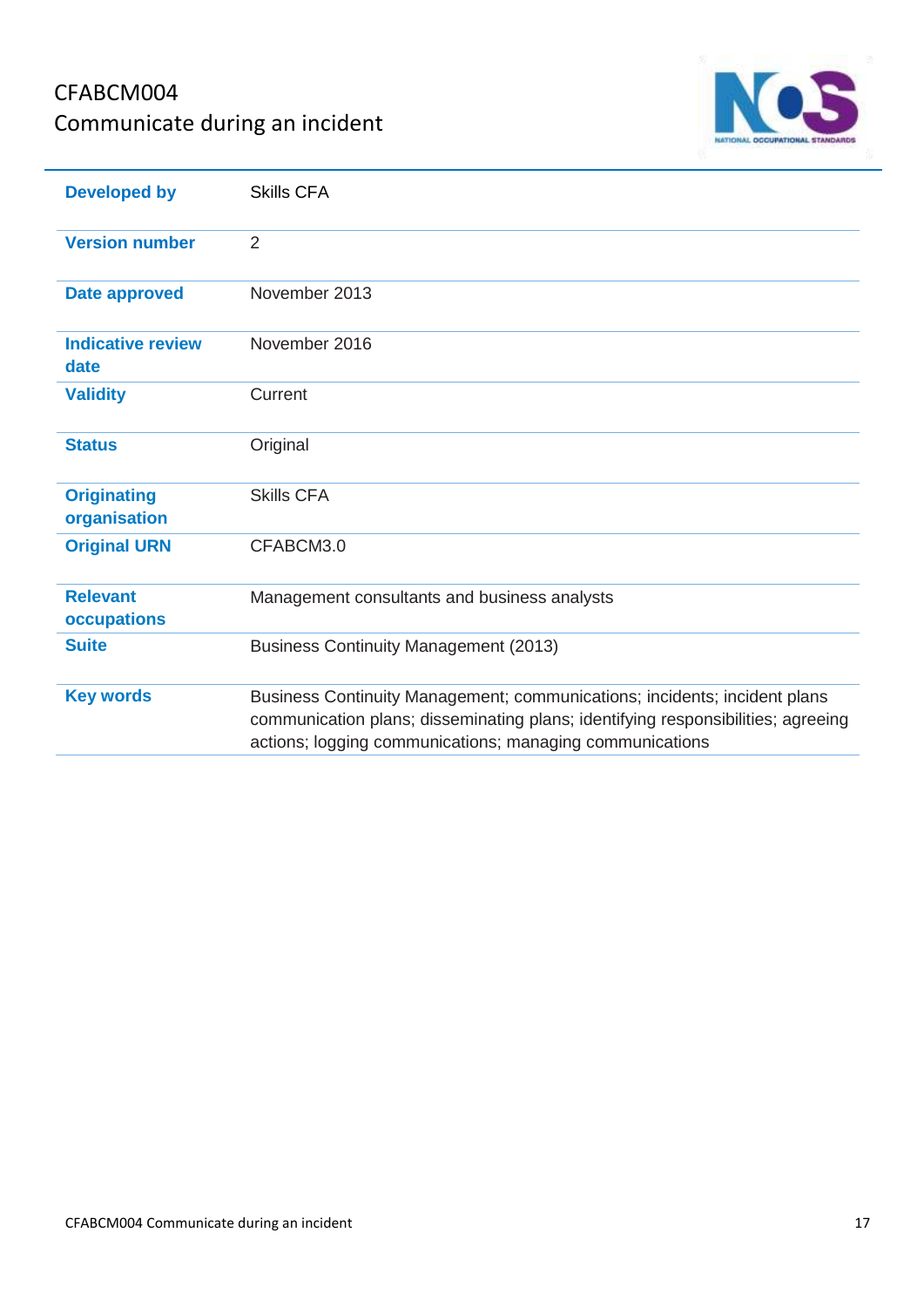

**Overview This Standard is about planning, managing and evaluating the incident response. It** includes planning the incident response, managing the response in line with Business Continuity Management (BCM) plans and/or procedures and evaluating the response, using the findings to improve future plans and responses. It is for Business Continuity managers and/or other professionals who are responsible for managing the response to an incident.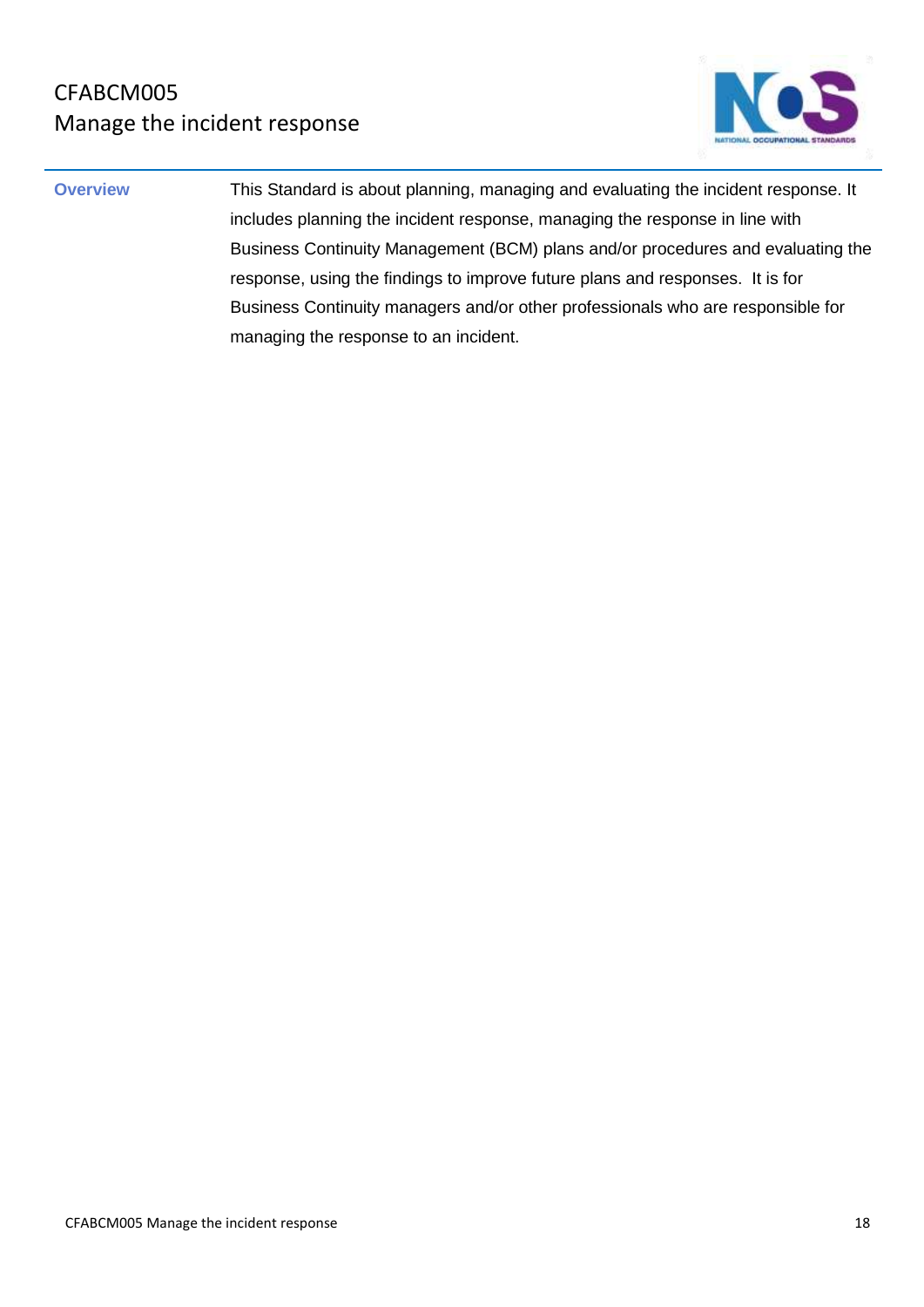## CFABCM005 Manage the incident response



| <b>Performance</b>   | Plan the incident response |                                                                                 |  |
|----------------------|----------------------------|---------------------------------------------------------------------------------|--|
| criteria             |                            |                                                                                 |  |
|                      |                            |                                                                                 |  |
| You must be able to: | P1                         | identify all participants involved in the response process and their roles,     |  |
|                      |                            | responsibilities and authorities                                                |  |
|                      | P <sub>2</sub>             | identify the trigger points for an incident, the lead and the person with       |  |
|                      |                            | responsibility and authority for invoking an incident response                  |  |
|                      | P <sub>3</sub>             | identify the main objectives of the response team                               |  |
|                      | P4                         | confirm all types of resources needed for the response and access to those      |  |
|                      |                            | resources as necessary                                                          |  |
|                      | P <sub>5</sub>             | plan the use of all types of resources                                          |  |
|                      |                            |                                                                                 |  |
|                      |                            | <b>Manage the incident response</b>                                             |  |
| You must be able to: |                            |                                                                                 |  |
|                      | P <sub>6</sub>             | manage and monitor the incident response in line with the organisation's BCM    |  |
|                      |                            | plans and/or procedures                                                         |  |
|                      | P7                         | respond to the incident in a way that is proportionate to organisational goals, |  |
|                      |                            | client-base and the services and products offered                               |  |
|                      | P <sub>8</sub>             | provide leadership and support to the incident response team                    |  |
|                      | P <sub>9</sub>             | consider the requirements and expectations of all interested parties            |  |
|                      | P10                        | use agreed processes to share information within the response team and wider    |  |
|                      |                            | organisation                                                                    |  |
|                      |                            | P11 respond flexibly as the incident develops                                   |  |
|                      |                            | P12 ensure that discussions, decisions, actions and communications are logged   |  |
|                      |                            |                                                                                 |  |
|                      |                            | <b>Evaluate the incident response</b>                                           |  |
| You must be able to: | P13                        | debrief those involved in the incident response, offering appropriate support   |  |
|                      |                            | where necessary                                                                 |  |
|                      |                            | P14 evaluate all aspects of the incident response                               |  |
|                      |                            | P15 use the evaluation findings to improve plans and responses to incidents     |  |
|                      |                            |                                                                                 |  |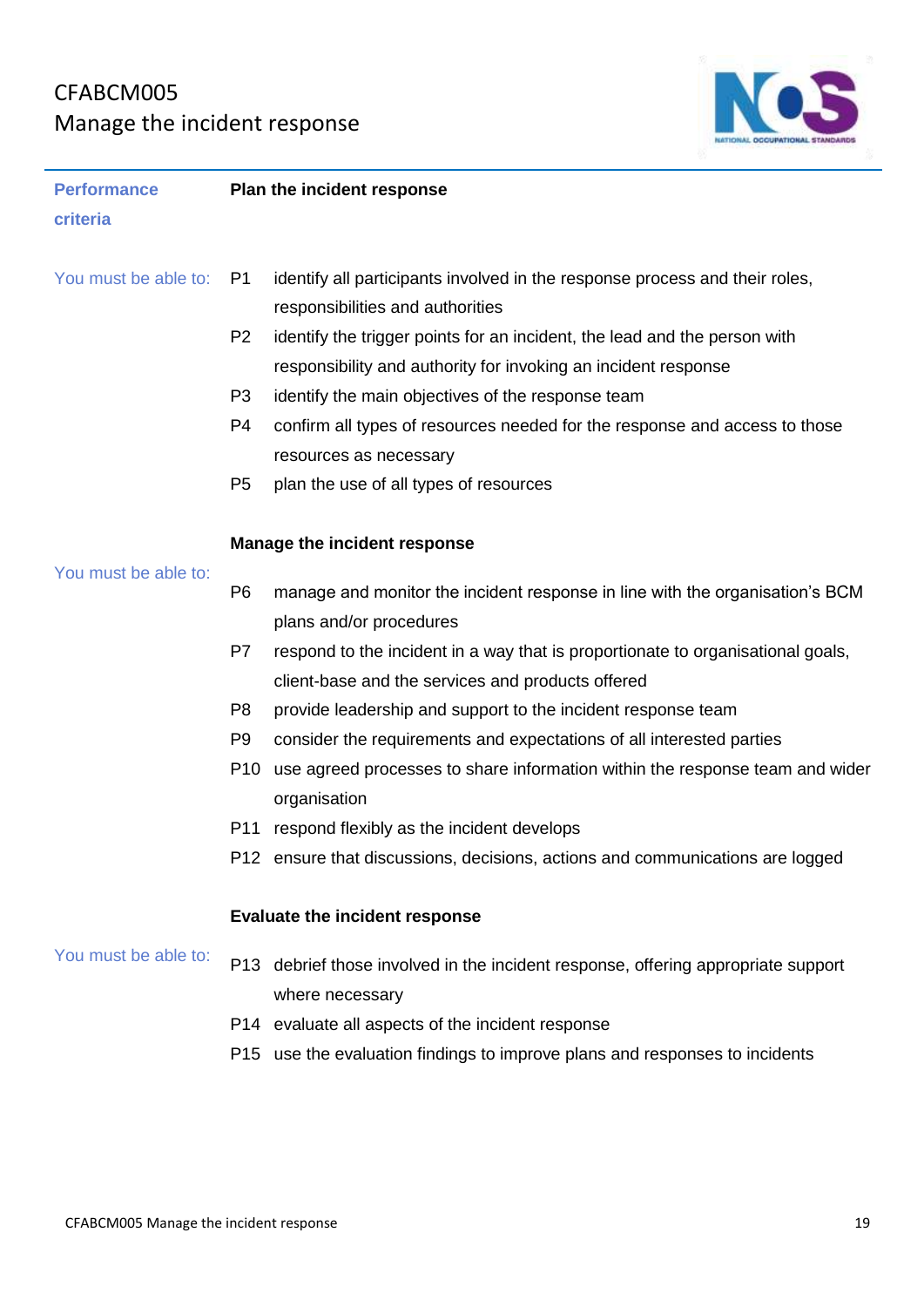## CFABCM005 Manage the incident response



- K1 current legal and regulatory requirements, Standards and good practice guidelines that apply to BCM
- K2 the organisation's BCM plans and/or procedures
- K3 the resources available for incident management
- K4 the process for invoking an incident and the roles, responsibilities and authorities of an incident response team, including who is responsible for invoking the organisation's BCM procedures
- K5 the competencies of those involved in the incident response
- K6 location of and contact details for team members and arrangements for contacting them outside working hours
- K7 interested parties and how and when to contact or involve them
- K8 methods of managing an incident response
- K9 how to lead an incident response team
- K10 the types of support that might be required by members of the incident response team
- K11 methods of communication during an incident
- K12 how to respond flexibly as the incident develops
- K13 different levels of criticality and how to respond appropriately
- K14 systems for logging discussions, decisions, actions and communications
- K15 how to debrief those involved and evaluate an incident response
- K16 the types of support that might be offered to those involved in an incident
- K17 how to use evaluation findings to ensure continuous improvement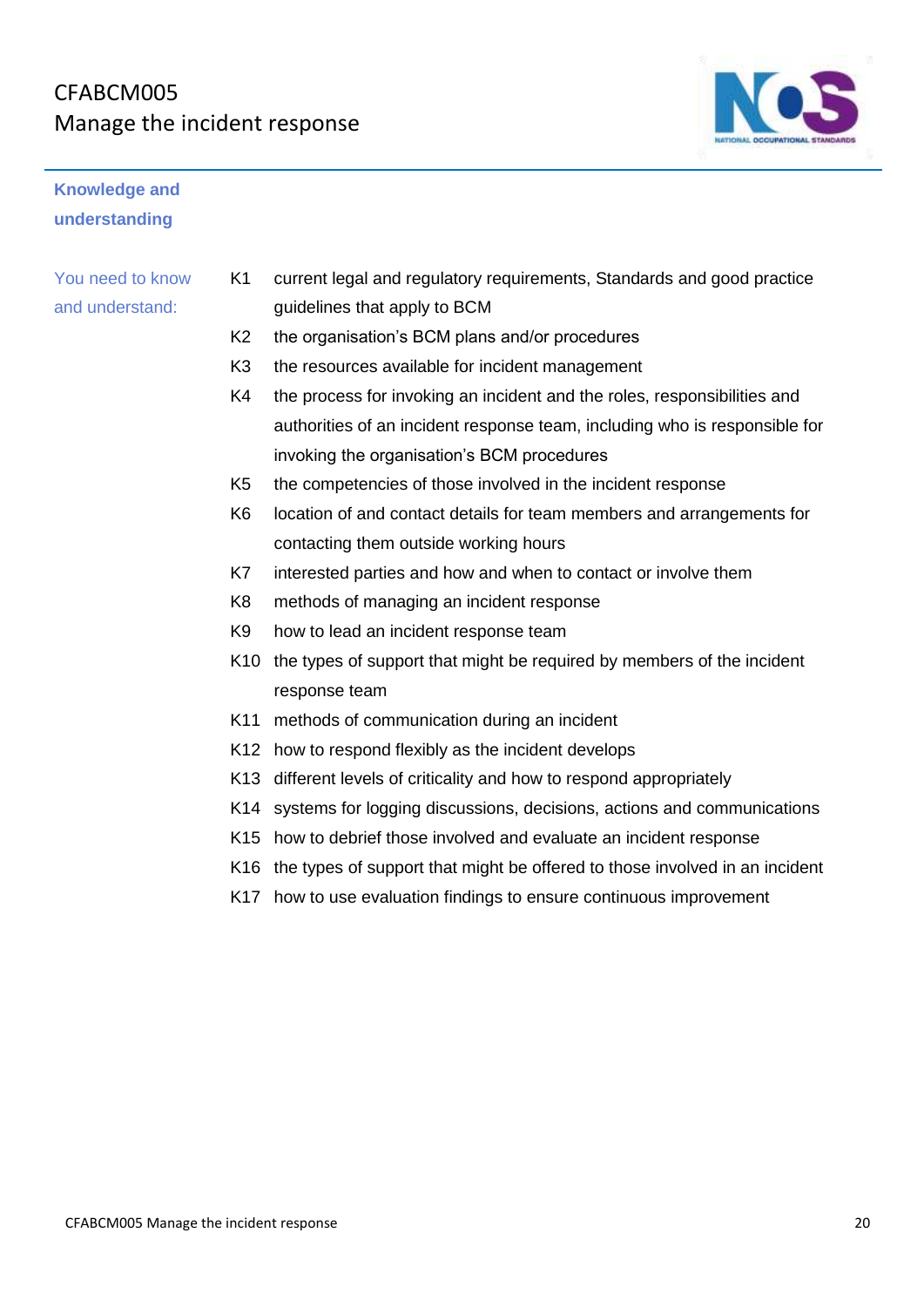## CFABCM005 Manage the incident response



| <b>Developed by</b>                | <b>Skills CFA</b>                                                                                                                                                                                                                                                                                 |
|------------------------------------|---------------------------------------------------------------------------------------------------------------------------------------------------------------------------------------------------------------------------------------------------------------------------------------------------|
| <b>Version number</b>              | 2                                                                                                                                                                                                                                                                                                 |
| <b>Date approved</b>               | November 2013                                                                                                                                                                                                                                                                                     |
| <b>Indicative review</b><br>date   | November 2016                                                                                                                                                                                                                                                                                     |
| <b>Validity</b>                    | Current                                                                                                                                                                                                                                                                                           |
| <b>Status</b>                      | Original                                                                                                                                                                                                                                                                                          |
| <b>Originating</b><br>organisation | <b>Skills CFA</b>                                                                                                                                                                                                                                                                                 |
| <b>Original URN</b>                | CFABCM8.0                                                                                                                                                                                                                                                                                         |
| <b>Relevant</b><br>occupations     | Management consultants and business analysts                                                                                                                                                                                                                                                      |
| <b>Suite</b>                       | <b>Business Continuity Management (2013)</b>                                                                                                                                                                                                                                                      |
| <b>Key words</b>                   | Business Continuity Management plans; Business Continuity Management<br>procedures; planning incident response; managing incident responses;<br>evaluating incident responses; improve plans; monitor responses; incident<br>response teams; invoking responses; roles; responsibility; authority |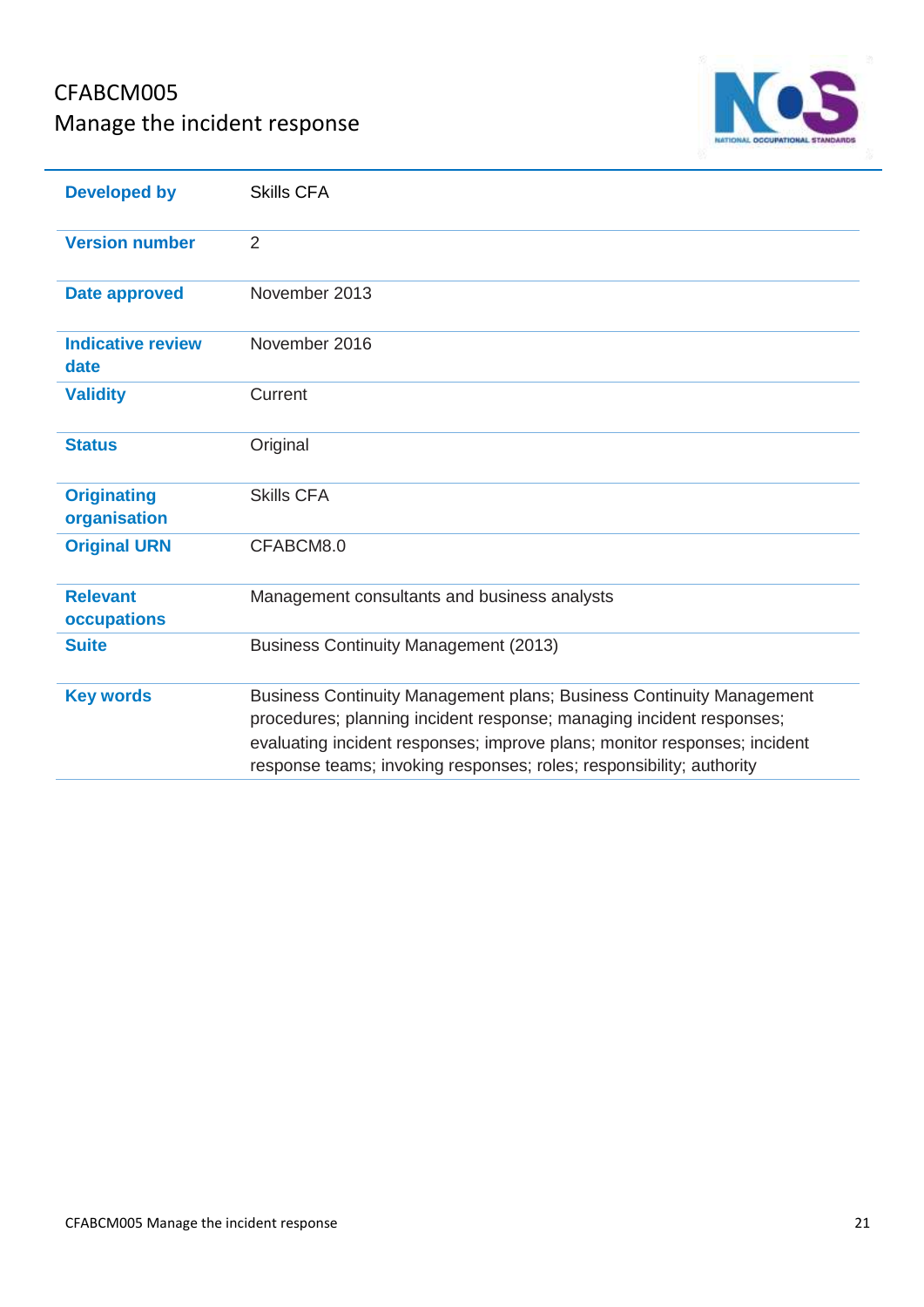

**Overview** This Standard is about communicating the purpose of Business Continuity (BC) to all interested parties. It includes creating a common understanding of BC amongst top management, ensuring that all interested parties understand the concept and benefits of BC and delivering regular awareness-raising events and/or campaigns. It is for Business Continuity managers and/or other professionals who are responsible for raising awareness of BC.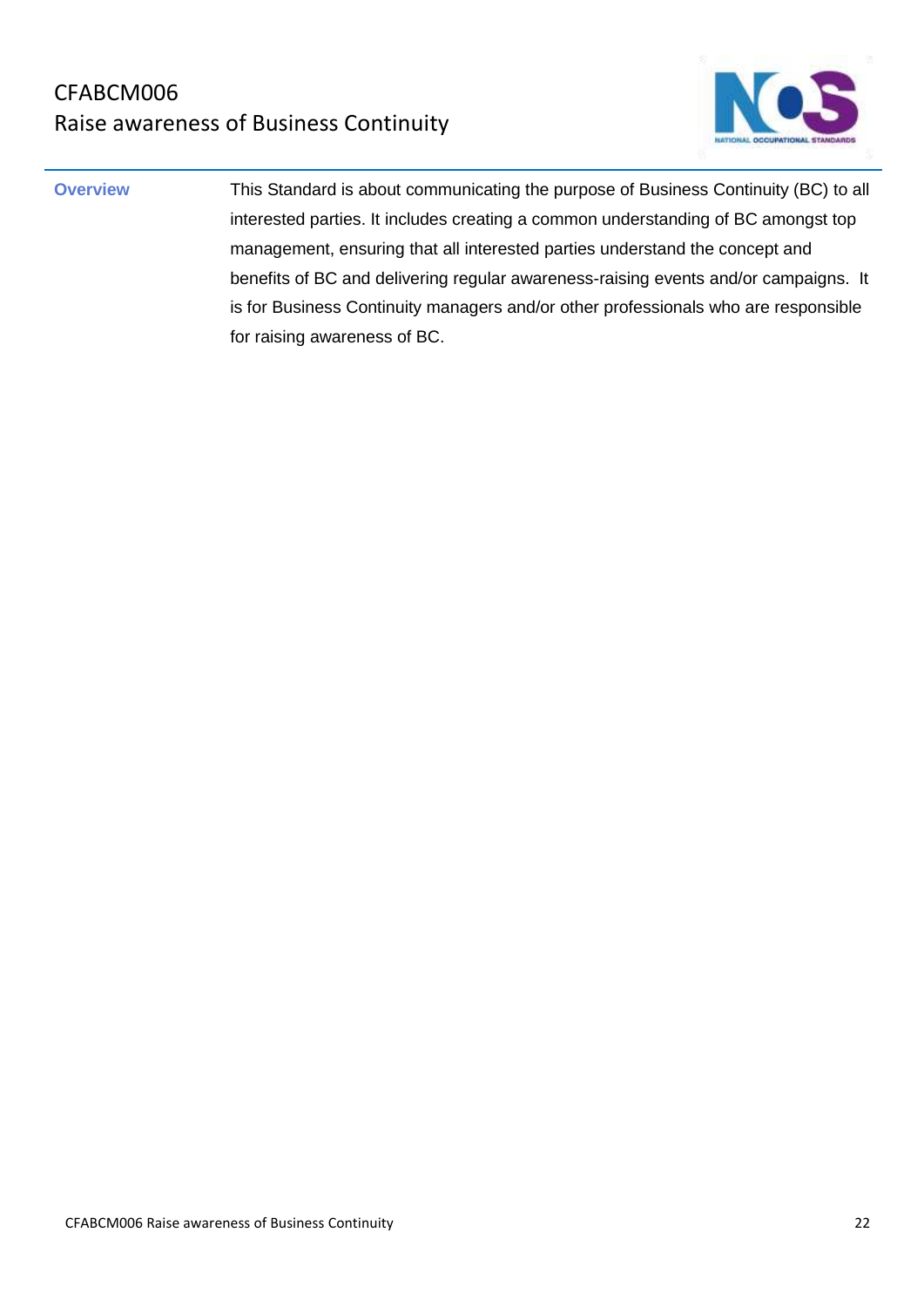

#### **Performance**

**criteria**

| You must be able to: P1 | ensure that all interested parties understand the concept and benefits of BC |
|-------------------------|------------------------------------------------------------------------------|
|                         | create a common understanding of BC amongst top management and gain          |
|                         | their support                                                                |

- P3 ensure that all BC roles and responsibilities are understood
- P4 deliver regular awareness-raising events and/or campaigns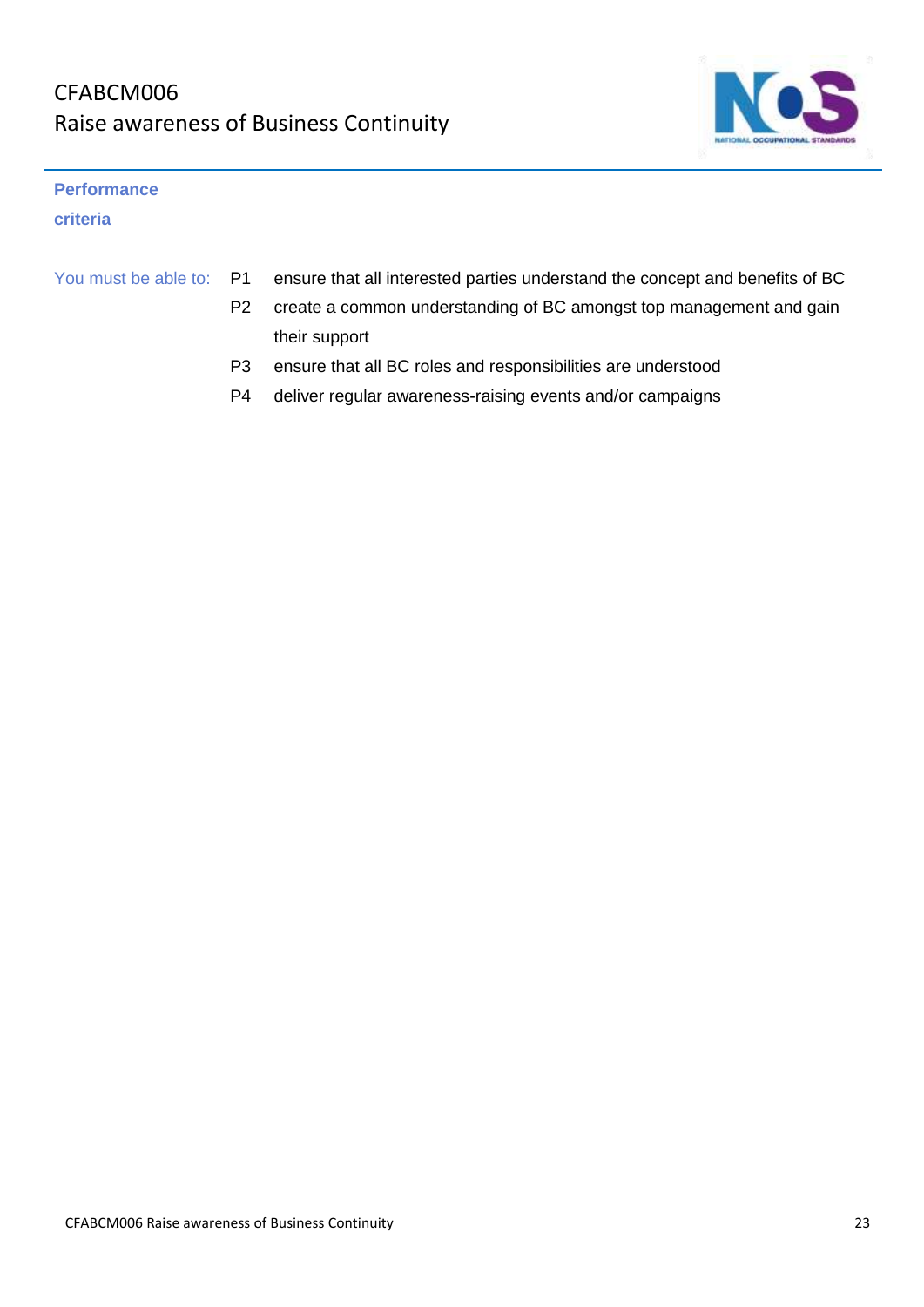## CFABCM006 Raise awareness of Business Continuity



## **Knowledge and understanding**

- K1 current legal and regulatory requirements, Standards and good practice guidelines that apply to BC
- K2 the principles and concepts of BC
- K3 how to communicate the concept and benefits of BC to non-specialists
- K4 how to create a common understanding of BC amongst top management and gain their support
- K5 the organisation's Business Continuity Management plans and/or procedures and structure and roles within this
- K6 the roles, responsibilities and authorities within the organisation
- K7 how to use appropriate methods to deliver awareness-raising events and campaigns
- K8 how to devise appropriate content for awareness-raising events and campaigns